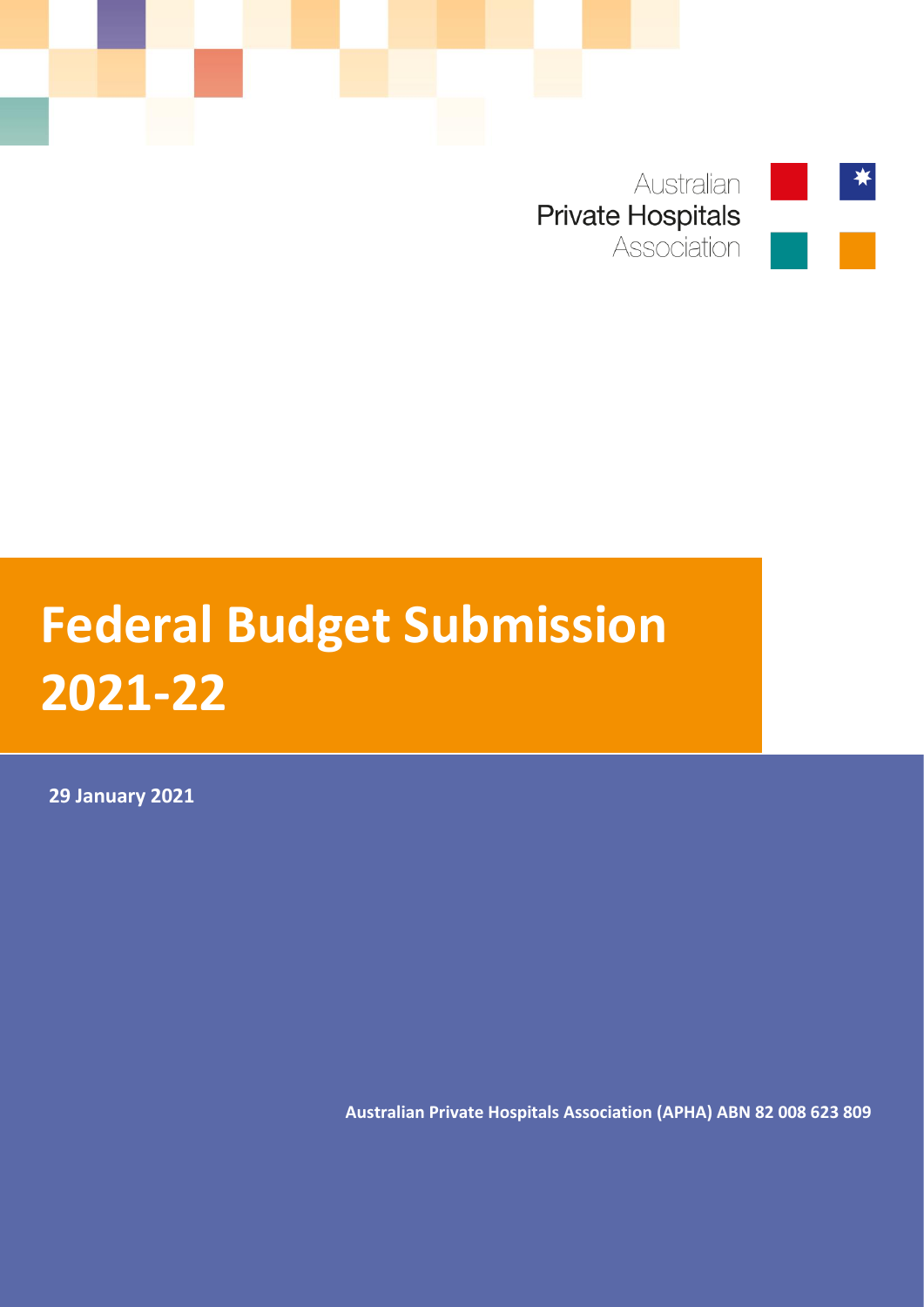## **Contents**

| Access to proven medical technologies at a transparent and competitive price 12             |
|---------------------------------------------------------------------------------------------|
| Support for innovations to private patient-centred care in flexible environment14           |
|                                                                                             |
| Enabling private and public sector to work more closely together to ensure timely access to |
|                                                                                             |
| Support for systems that enable continuity of care and administrative efficiency21          |
|                                                                                             |
|                                                                                             |
|                                                                                             |
|                                                                                             |
|                                                                                             |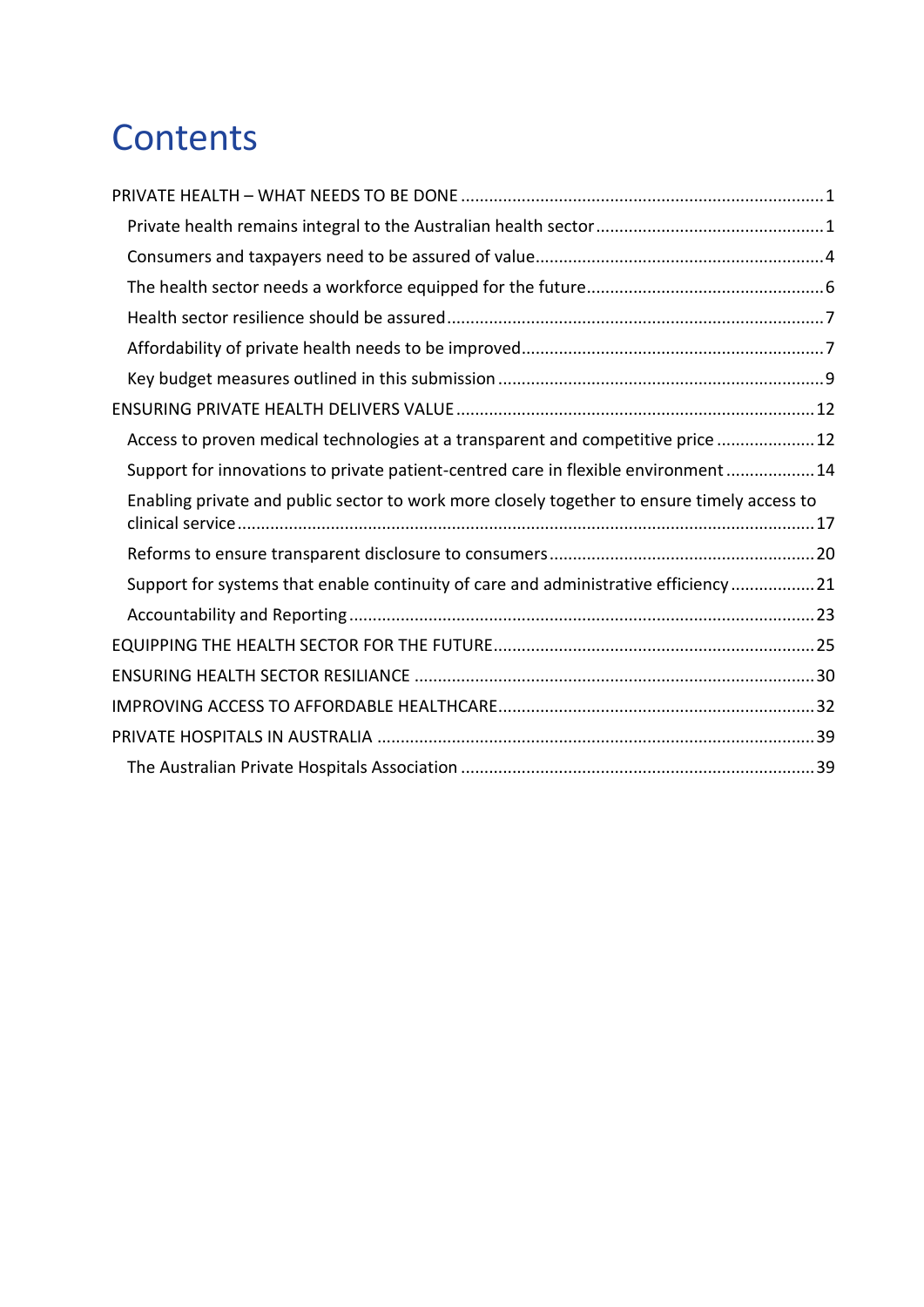## <span id="page-2-0"></span>**PRIVATE HEALTH – WHAT NEEDS TO BE DONE**

#### <span id="page-2-1"></span>**Private health remains integral to the Australian health sector**

The private hospital sector provides more than 34,300 licensed beds<sup>1</sup>, a resource that would cost taxpayers more than \$34 billion to replicate in the public sector.

The private hospital sector employs 137,400 people<sup>2</sup>. In ordinary circumstances, the sector has a turnover of \$17 billion<sup>3</sup> and operates with an overall profit margin of just 4.5 percent<sup>4</sup>. In 2020, the sector was directly impacted by the COVID-19 pandemic as the Federal Government imposed restrictions on elective surgery and consumers deferred non-emergency services. Private hospital operators worked with government to rapidly divert resources in readiness for forecast scenarios of the pandemic impact and in response to changing clinical priorities.

Throughout 2020, the private hospital sector proved itself ready, willing and able to partner with the Commonwealth and with states and territories in meeting the challenges posed by the COVID-19 pandemic:

- The private hospital sector responded swiftly reducing volumes of admissions and elective surgeries to reduce demand for intensive care beds and the drugs, equipment and personal protective equipment essential to the pandemic response.
- **Private hospitals provide 35 percent of Australia's standing intensive care capacity<sup>5</sup> and** negotiated with states/territories to contribute additional surge capacity in beds, equipment and clinical personnel.
- Private hospital operators demonstrated agility in responding to specific requests from the Commonwealth and individual states/territories to assist with the treatment of COVID-patients and non-COVID patients. For example, on Saturday 28 March 2020 private hospitals in Western Australia responded immediately to an urgent state government request to accept 46 symptomatic patients from the cruise ship Artania.
- At local level private hospitals assisted other services in health, aged care and disability sectors by sharing PPE resources and expertise.
- In Victoria, private hospitals accepted residents transferred from aged-care homes where outbreaks had occurred, treating COVID-19 patients requiring hospitalisation.

1

<sup>1</sup> ABS, Private Hospitals, Australia 2016-17, Catalogue 4390.0

<sup>2</sup> People employed as at the end of June ABS, Australian Industry, 2018-19, Friday 29 May 2020.

<sup>&</sup>lt;sup>3</sup> Sales and service income for 2018-19, ABS, Australian Industry, 2018-19, Friday 29 May 2020.

<sup>4</sup> Ratio of operating profit before tax to Sales and service income for 2018-19.

<sup>5</sup> AIHW, Admitted Patient Care, 2018-19.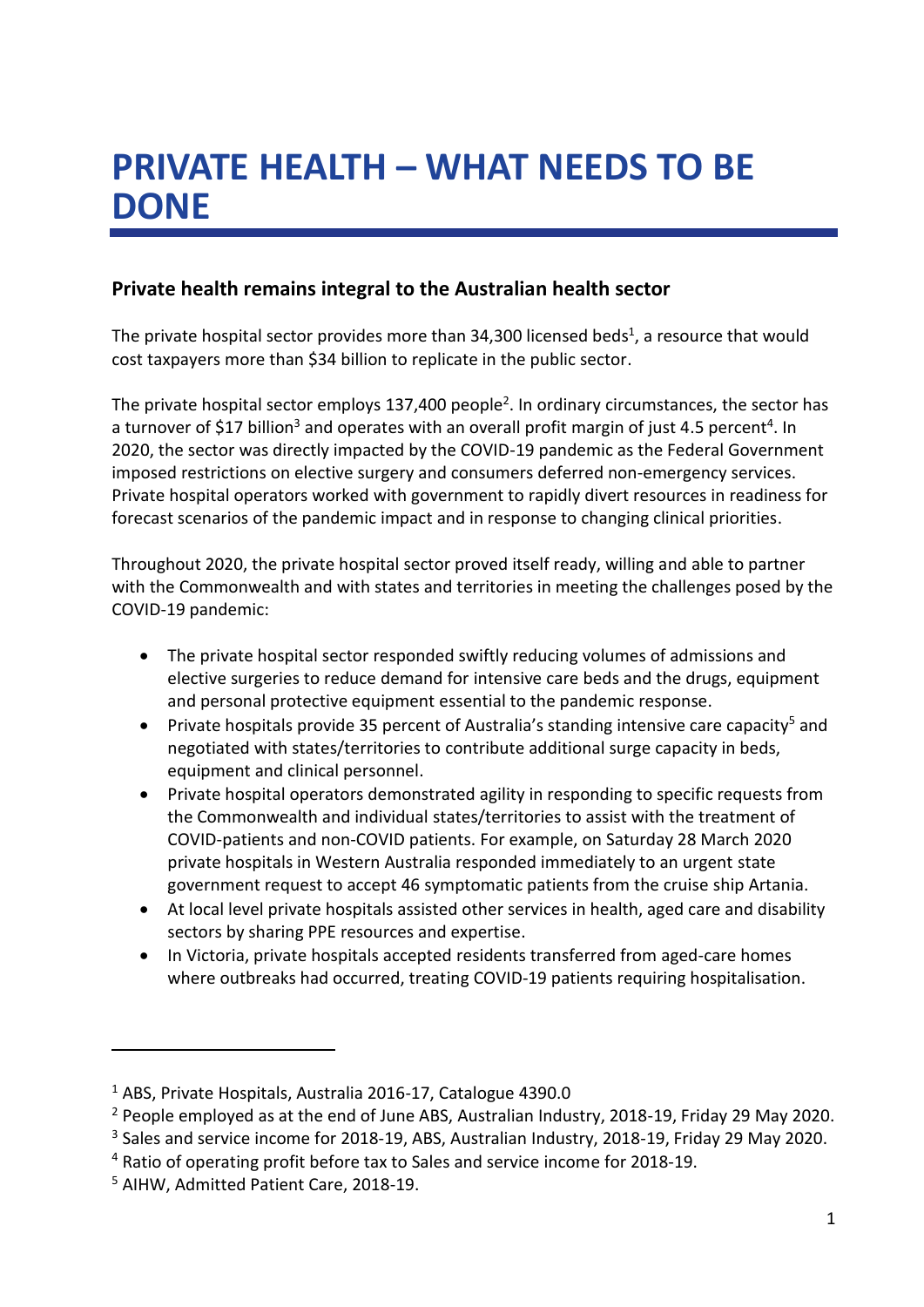Private hospital sector staff and expertise proved essential to the COVID-19 response on multiple levels:

- Long term secondment of staff to contract-tracing teams and other non-clinical facing roles,
- Provision of training to aged care providers in the use of PPE and infection control and specialised training in COVID-safe practices
- Supporting services in the aged care, drug and alcohol and disability sectors with expertise in planning and training and the delivery of services in high risk environments.
- The private hospital sector also made staff available as part of the whole of sector response to the high levels of community transmission and the need to backfill vacancies as the number of cases and requirements for isolation increased within the health and aged-care workforces. Private hospital sector staff were deployed in teams to address COVID-19 outbreaks in several aged care services.

In the second half of 2020, as restrictions on elective surgery in most states were eased, the private hospital sector focussed on ensuring services were delivered to consumers safely and efficiently so backlogs in deferred demand could be addressed. The private hospital sector did this by:

- Implementing additional infection control measures to protect patients, staff and the wider community.
- Bringing capacity for elective surgery back on line as quickly as possible.
- Addressing the surgical and medical care needs of patients whose health conditions were exacerbated as a result of the pandemic.
- Providing acute psychiatric care to patients requiring hospital admission throughout the course of the pandemic.
- Establishing alternative models for the delivery of care including delivery of care in the home and in community settings and using virtual health technology.

The private hospital sector is and will remain central to meeting Australia's health challenges in 2020-21 and in the years ahead. During the last decade, private hospitals have driven efficiencies, just at the time when the age and complexity of patients has been increasing. Data prior to the COVID-19 pandemic shows:

- The average length of stay in the private hospital sector has decreased by eight percent<sup>6</sup>.
- The complexity of overnight patients in private hospitals has increased by nine percent<sup>7</sup>.
- Total expenditure per separation has increased in real terms by less than three percent over the decade as whole and has, in fact, decreased in five of those years<sup>8</sup>.

-

<sup>6</sup> AIHW Admitted Patient Care, 2008-9 and 2017-18.

<sup>7</sup> AIHW Admitted Patient Care, various years.

<sup>8</sup> AIHW Admitted Patient Care, various years, Health Expenditure Australia, 2017-18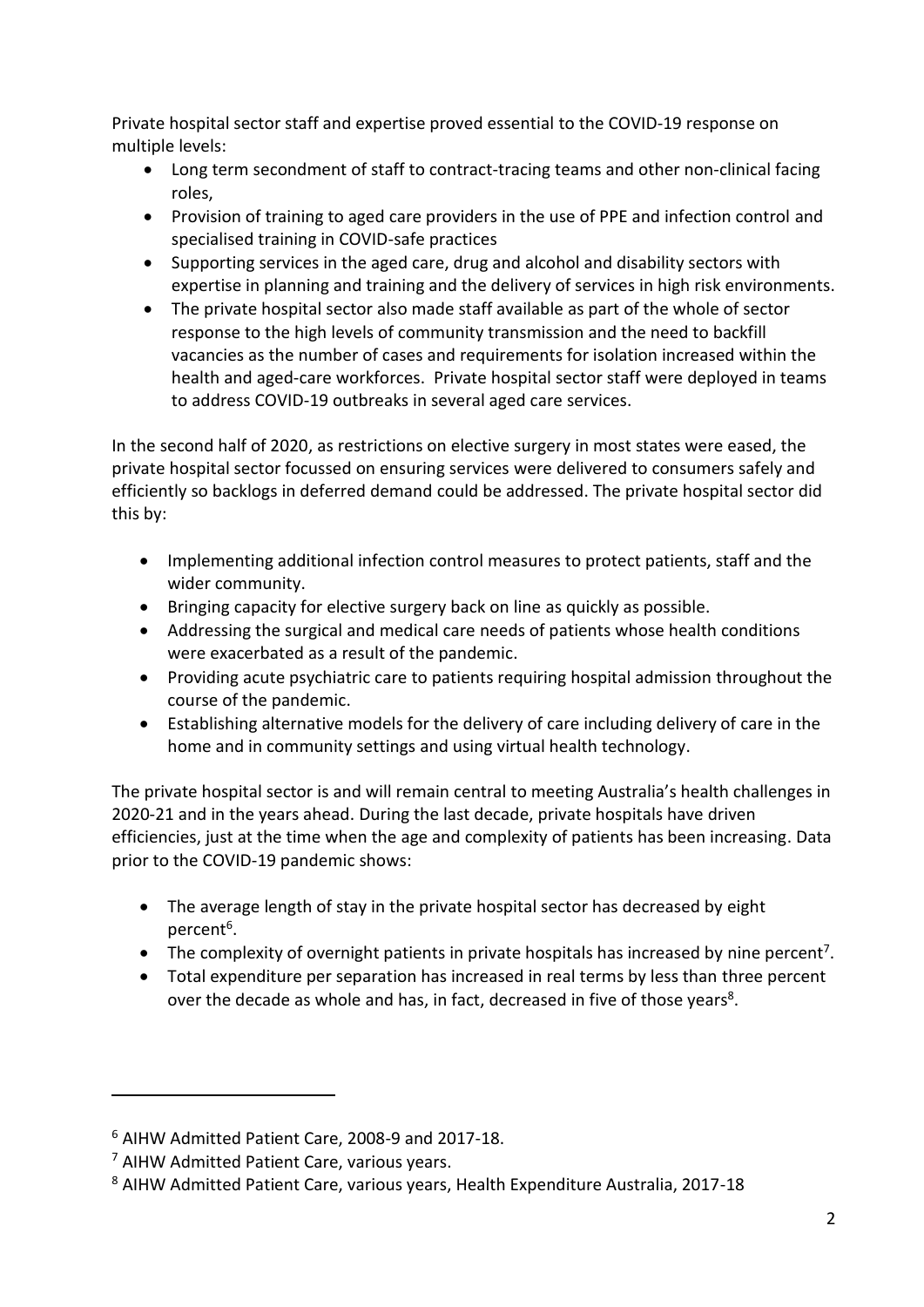- In the year ending Tuesday 31 March 2020, private health insurance benefits paid to private hospitals increased 3.4 percent, but this was entirely due to increased utilisation. The benefit paid per separation actually decreased in real terms<sup>9</sup>.
- Expenditure growth in the public hospital system was 4.2 percent in real terms over 2015-16 to 2017-18. In the private hospital system it was only 2.6 percent<sup>10</sup>.

Marginal cost increases over the last decade have been outweighed by improved health outcomes for patients.

The outlook ahead for 2021-22 remains dominated by continuing health and economic impacts of the COVID-19 pandemic within Australia and internationally. This challenge on top of the underlying challenges facing the Australian health sector will mean that private hospitals remain crucially important in providing timely access to health services for all Australians.

In surgery, the private hospital sector provides around 60 percent of all services including:

- 71 percent of eye procedures.
- Almost half of all heart procedures.
- 74 percent of procedures on the brain, spine and nerves.
- 60 percent of all musculoskeletal procedures.
- At least 30 percent of all chemotherapy.

Each year, private psychiatric hospitals treat around 42,000 people living with acute mental health conditions<sup>11</sup>. These hospitals provide 38 percent of acute specialist mental health beds and 45 percent of acute adult general psychiatric beds $^{12}$ .

Private hospitals provide 63 percent of all overnight in-patient rehabilitation admissions in addition to rehabilitation care in day programs.

This capacity and capability will be essential as the Australian health system works to meeting the pent-up demand for health services

In this context, four challenges must be met:

- Consumers and taxpayers need to be assured of value.
- The health sector, public and private, needs a workforce equipped for the future.
- The resilience of the health sector to future shocks must be ensured in response to key learnings out of the COVID-19 pandemic.
- The affordability of private health needs to be improved.

This submission outlines a comprehensive range of Federal Budget measures and other policy proposals to address each of these issues.

1

<sup>9</sup> APRA, Private Health Insurance Statistics.

<sup>10</sup> AIHW Health Expenditure Australia, 2017-18

<sup>11</sup> PPHDRAS

<sup>12</sup> AIHW, Mental Health Services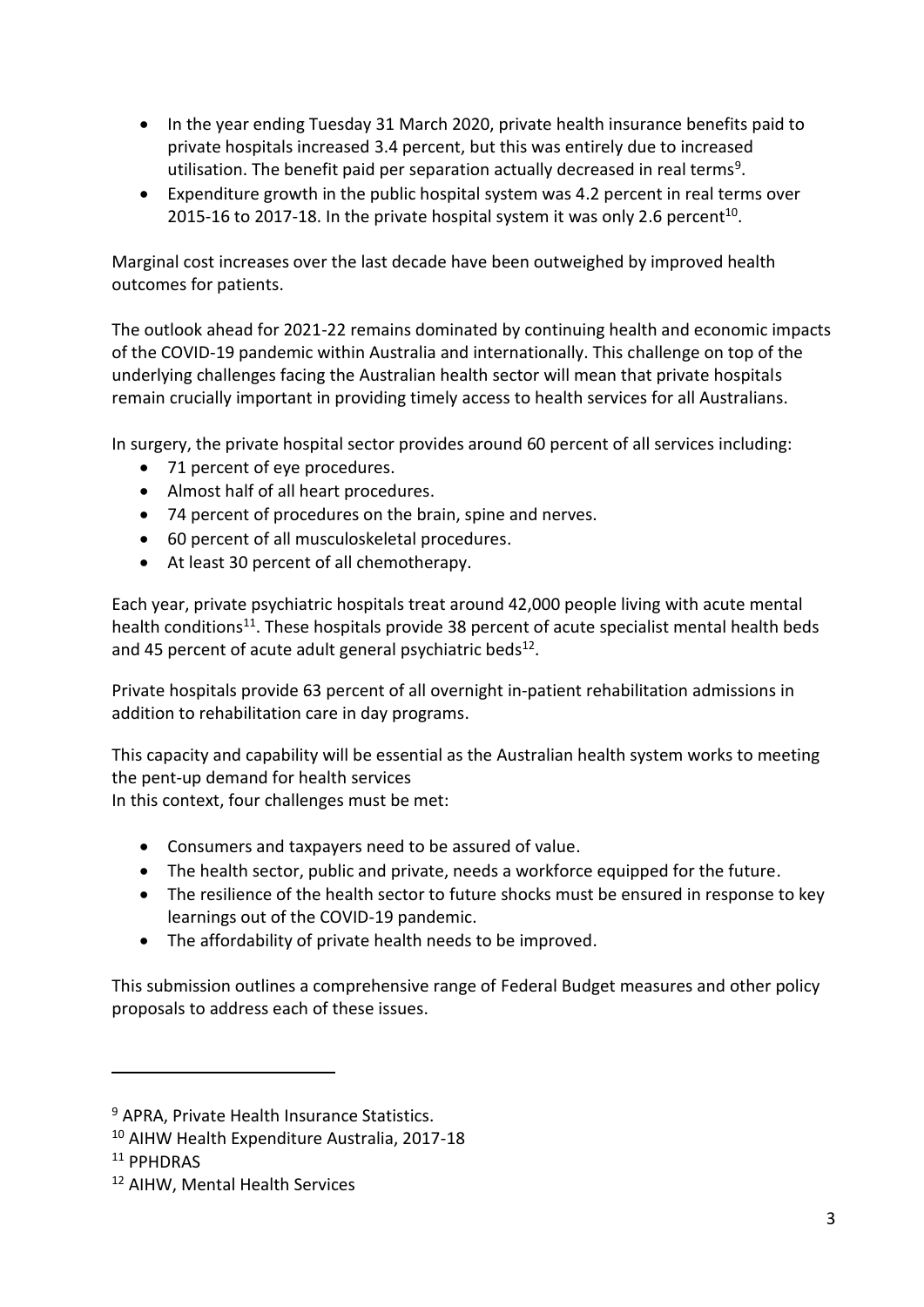#### <span id="page-5-0"></span>**Consumers and taxpayers need to be assured of value**

Government, insurers and health service providers can work together to deliver greater value for consumers and taxpayers in five key ways:

- Reform and retention of the Prostheses List to assure consumers of access to proven medical technologies at a transparent and competitive price without the risk of patient out-of-pocket costs.
- Support for innovations to provide patient centred care in flexible environments.
- Enabling private and public sectors to work more closely together to ensure timely access to clinical services.
- Reforms to ensure transparent disclosure to consumers.
- Support for systems that enable continuity of care and administrative efficiency.

#### **Access to proven medical technologies at a transparent and competitive price.**

The Federal Government and the Medical Technology Association of Australia (MTAA) agreement outlines a program of reform that will ensure technologies are made available at a transparent and competitive price and the Prostheses List reflects changes in medical technology. Further reforms to be implemented following the end of this agreement should be the result of evidence based co-design processes involving all stakeholders. Implementation timeframes should ensure continued patient access to private hospital services.

Some stakeholders have argued the Prostheses List is too large and complex, and should either be substantially reduced in size or else replaced altogether. APHA advocates the List be retained, but simplified in structure. Benefits should be set in a more transparent manner, using public sector prices as the starting point for a formula that also accounts for how surgical services are delivered in the private sector, and the role of private hospitals in making these technologies available.

Restructuring the Prostheses List and introducing a reference-based approach to setting prostheses benefits is a major reform that will require significant lead time and staged implementation.

It is essential that any reforms to the Prostheses List ensure consumers are not disadvantaged in accessing technology through the imposition of out-of-pocket costs.

#### **Support for innovations to provide patient-centred care in flexible environments**

Prior to the onset of the COVID-19 pandemic, private hospitals were already striving to respond to consumers by providing new services. These include services delivered in people's homes and services delivered to people in regional communities.

However, two factors have prevented private hospital operators from developing these innovations to the point of scalable viability: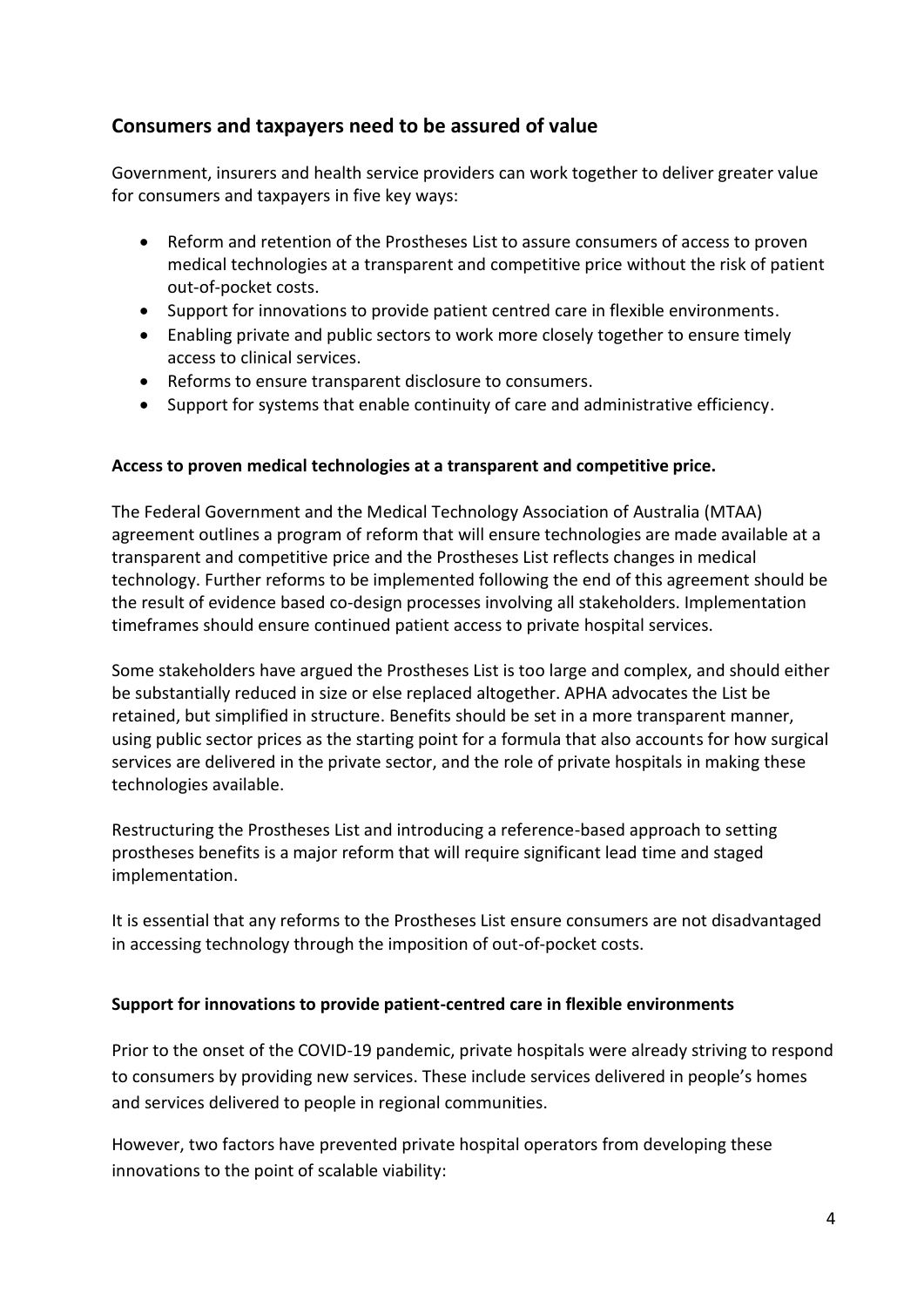- Although it is allowed under the existing regulatory framework, health insurers are not obliged to provide benefits for services delivered as day programs, community-based programs or home-based services including services delivered through virtual health. This means that unless hospitals can persuade multiple payers to contract for the provision of services there is no scope for them to be provided on a sustainable scale. Lack of support from health insurers for innovations of this type has also limited the ability of private hospitals to continue services under COVID-19 restrictions.
- The Medicare Benefits Schedule (MBS) specifically precludes payment of benefits for services provided using virtual health technologies for in-patients. Virtual health is an adjunct, not a replacement for face-to-face consultation. However, this preclusion is a barrier to the provision of innovative community and home-based services using virtual technologies to support consultations and the coordination of team-based care.

Going forward, regulatory change is needed to support the continued development and delivery of adaptive and innovative services. The changes required include:

- A minimum default benefit for the provision of hospital-in-the-home, day programs, and hospital services delivered using both face-to-face services and virtual health technologies – particularly in the areas of mental health, rehabilitation and palliative care (while requiring such services to meet the same safety and quality accreditation requirements as in-hospital services).
- Provision of MBS items for the use of virtual health in delivering consultations and caseconferencing for private hospital in-patients.

Reforms are needed to ensure that private hospitals are enabled to provide comprehensive patient centred care for people living with mental health conditions:

- Amend private health insurance regulations to allow the payment of benefits in circumstances when psychiatric treatment and medical, surgical or rehabilitation services need to be delivered concurrently or on the same day.
- Ensure that private health insurers, private hospitals and non-hospital providers are subject to regulatory frameworks which protect consumers and recognise the primacy of pre-existing therapeutic relationships.

#### **Enabling private and public sectors to work more closely together to ensure timely access to clinical services**

The 2020-2025 Addendum to the National Health Reform Agreement commits states, territories and the Commonwealth to ensuring that there is 'overall parity' in the funding provided to public and private patients. The Addendum also affirms a strengthened requirement that access to public hospital services is to be solely "on the basis of clinical need and within a clinically appropriate period".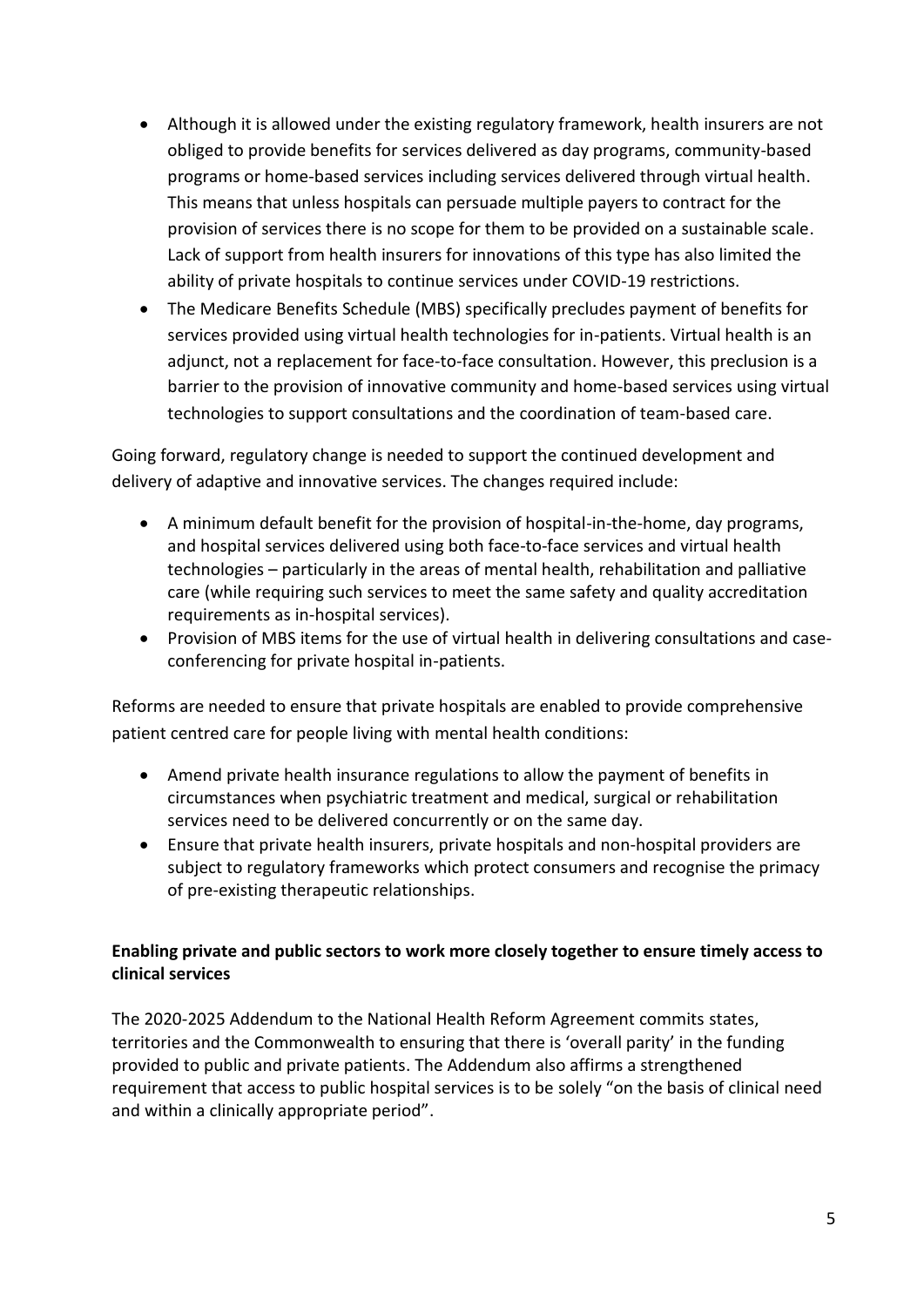This Addendum should remove the incentive for states to further expand the diversion of public hospital resources to the treatment of privately insured patients but further actions will be needed to realise the spirit of this agreement.

The Addendum reaffirms and strengthens commitment to the provision of informed financial consent, but the performance of the public sector in delivery of informed financial consent is poor and inconsistent. Consumers often find they are liable for out-of-pocket costs they did not expect. They can also find they miss out of treatment options that would otherwise have been available. If electing to use private health insurance, they should be supported in making fully informed choices. Public hospitals should be required to enable consumers to exercise their options including the option to be transferred to a private hospital.

#### **Reforms to ensure transparent disclosure to consumers**

The private health sector should be more transparent for consumers through the provision of:

- Information on medical out-of-pocket costs.
- The availability of independent information and advice for consumers.
- Transparency of information for consumers concerning vertical integration and the commercial interests of health insurers in health services.

#### **Support for systems that enable continuity of care and administrative efficiency**

Government enabled systems on which the sector relies in order to deliver value to consumers requires further investment:

- The ECLISPE system supported by the Department of Human Services.
- My Health Record.

-

#### <span id="page-7-0"></span>**The health sector needs a workforce equipped for the future**

University and vocational education and training enrolments for medical, nursing and allied health professions are at an all-time high. However, these graduates will be unable to enter their intended professions without adequate access to clinical placements.

The independent review of nursing education conducted in 2019 by Emeritus Professor Steven Schwartz AM for the Federal Government has strongly recommended a greater emphasis, and more funding, for clinical placements in nursing education $^{13}$ .

<sup>13</sup> Department of Health, 'Educating the Nurse of the Future*—*Report of the Independent Review into Nursing Education' Author: Emeritus Professor Steven Schwartz, Commonwealth of Australia 2019.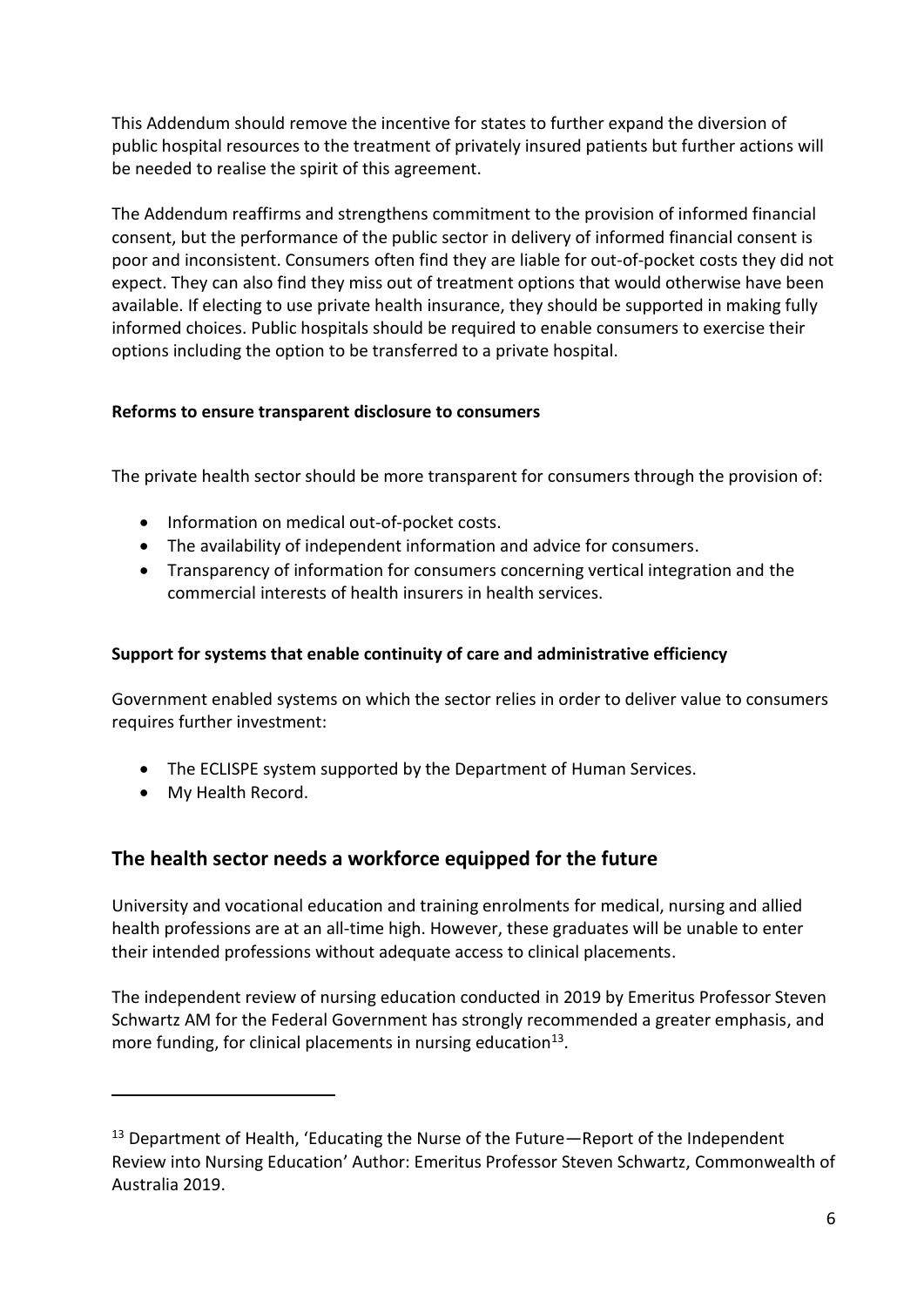Work on the National Medical Workforce Strategy was suspended in March 2020 due to the COVID-19 pandemic. This Strategy needs to be completed as soon as possible and consideration of the recommendations to be prioritised.

Skilled migration remains a crucial mechanism of last resort in meeting urgent skill shortages. Reforming skilled migration regulations will reduce the cost and complexity involved in recruiting experienced clinicians to positions Australian graduates cannot fill.

- The charges to employers need to be reduced.
- Pathways to permanent residency for highly skilled employees should be restored.
- Government investment in training and workforce development needs to align with skill shortages.

#### <span id="page-8-0"></span>**Health sector resilience should be assured**

The COVID-19 pandemic saw the Australian health sector as a whole put to the test to an extent not seen in more than a century. Moreover, the sector experienced the impact of a truly global event as the pandemic spread rapidly around the world.

In response to this crisis, governments, health care providers, clinicians and scientists in both public and private sectors demonstrated a capacity for agility and collaboration, and discovered new ways of working together.

Pre-existing pandemic plans and sources of expertise provided a valuable starting point for national and local responses, but opportunities to improve the health sector's future resilience were also quickly exposed as the clinical, social and economic dimensions of the pandemic unfolded.

While prospects for reducing the threat posed by COVID-19 through vaccination are promising, the risk of significant outbreaks will remain through 2021. It is essential that the Federal Government and state/territory governments retain the ability to resume contractual arrangements with private hospital sector operators in order to respond effectively should outbreaks on the scale experienced in Victoria and overseas emerge.

#### <span id="page-8-1"></span>**Affordability of private health needs to be improved**

APHA welcomes the Federal Government's announcement in the October 2020 Budget to commission actuarial research and to consider policy setting changes to:

- Lifetime Health Cover (LHC) Loading, which provides a financial incentive for people to take out private hospital cover before the age of 31 years.
- Risk equalisation, which supports community rating by sharing the cost of certain claims between insurers.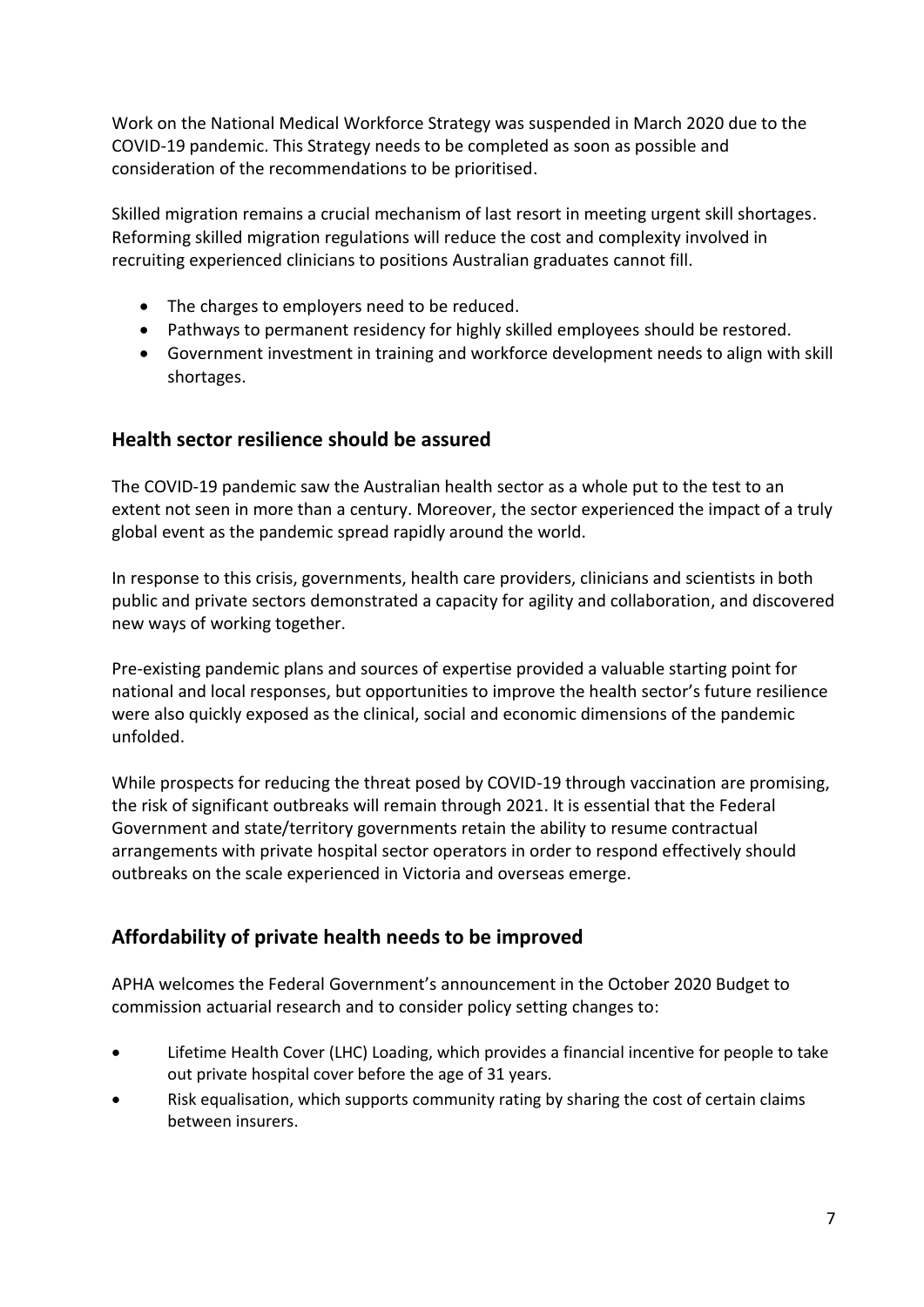APHA believes it is vital this research addresses the role of the Private Health Insurance Rebate and the Medicare Levy Surcharge (MLS) in influencing participation in private health insurance.

The policy measures introduced 20 years ago to ensure affordability of private health insurance require review.

Households in lower and middle-income brackets need immediate relief from policy settings that penalise them unfairly with each annual premium increase.

Policies that were previously effective have, over time, been rendered ineffective either through lack of indexation or by failure to adjust in response to social trends. In some instances, policies designed to incentivise uptake of private health insurance now act to block that choice.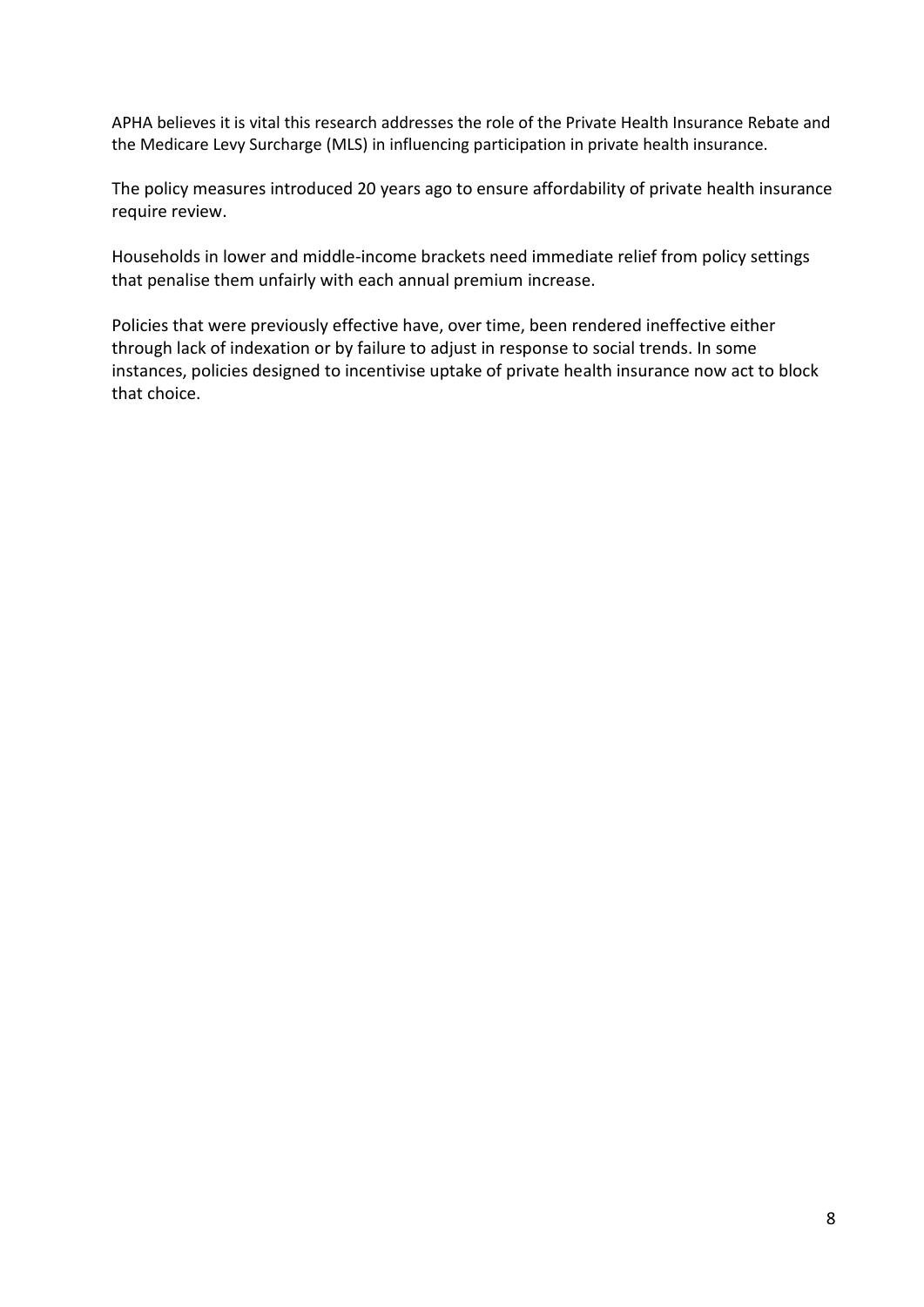#### <span id="page-10-0"></span>**Key budget measures outlined in this submission**

- **1. Ensure an evidence based approach to reform of the Prostheses List with adequate implementation lead times that will ensure patient access to access to proven medical technologies at a transparent and competitive price with no patient out-of-pocket costs.**
- **2. Remove barriers to hospital providers delivering at scale contemporary models of care including delivery of rehabilitation in the community and in the home and through virtual health:**
	- Introduce a minimum default benefit for day programs and services delivered in the home/community.
	- Introduce and retain MBS items for the use of virtual health in delivering consultations and case-conferencing for private hospital in-patients.
- **3. Remove barriers to hospital providers delivering at scale contemporary models of care including delivery of mental health in the community and in the home and through virtual health:**
	- Introduce a minimum default benefit for day programs and services delivered in the home/community.
	- Introduce and retain MBS items for the use of virtual health in delivering consultations and case-conferencing for private hospital in-patients.
	- Amend private health insurance regulations to allow the payment of benefits to circumstances when psychiatric treatment and medical, surgical or rehabilitation services need to be delivered concurrently or on the same day.
	- Ensure that private health insurers, private hospitals and non-hospital providers are subject to regulatory frameworks protect consumers and which recognise the primacy of pre-existing therapeutic relationships
- 4. **Support Addendum to the 2020-2025 National Health Reform Agreement**

To realise the full intent of the Addendum, the Federal Government should enjoin states and territory governments to enter into agreed national standards regarding the provision of informed financial consent and the administration of election processes which include the opportunity to elect transfer to a private hospital. Saving: up to \$380 million.

- **5. Reduce the administrative burden associated with implementation of the Monday 1 April 2019 Private Health Insurance Reforms by upgrading the ECLIPSE system and updating and enforcing the ECLIPSE standards.**
- **6. Ensure government initiatives to support e-health are appropriate and responsive to private hospital requirements, specifically in relation to My Health Record.**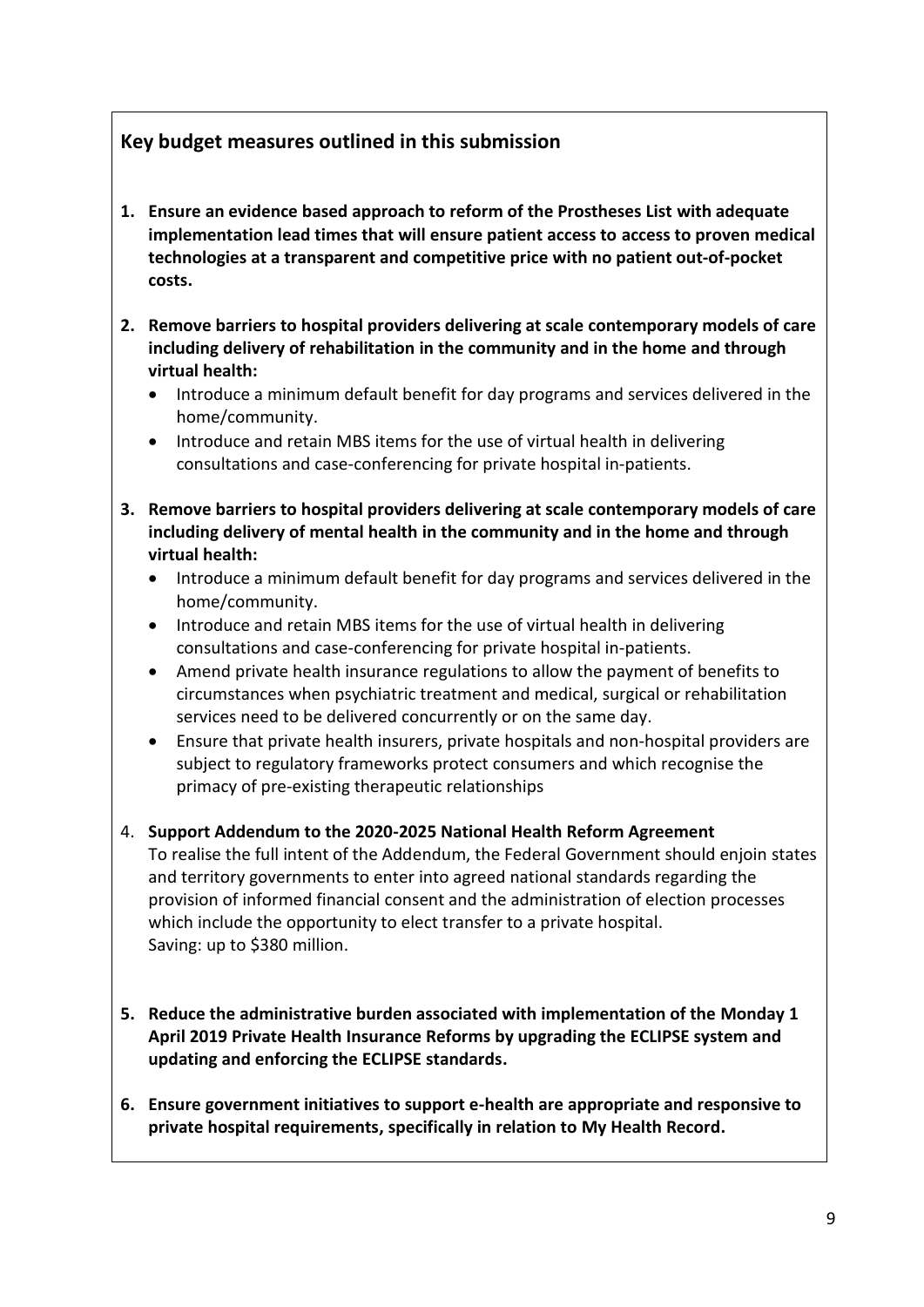**7. Increase funding for clinical placements for university and vocational education and training sector undergraduates.** 

Cost: Dependent upon further analysis by relevant departments.

- **8. Reduce the cost and complexity of skilled migration arrangements.**  Waive the Skilled Migration Levy for the sponsorship of registered nurses and midwives. Cost: \$2 million in foregone revenue to the Skilling Australia Levy.
- 9. **Retain ability to rapidly activate contractual arrangements with private hospital sector operators in the event of further COVID-19 outbreaks.**

The Federal Government and state/territory governments retain the ability to resume contractual arrangements with private hospital sector operators in order to response effectively should outbreaks on the scale experienced in Victoria and overseas emerge.

#### 10. **Support for domestic manufacture of essential medical supplies**

Federal Government measures to encourage domestic manufacture of essential medical supplies should be continued and supported through government purchasing policies.

- 11. **Index income thresholds used to calculate the Private Health Insurance Rebate** Indexation of income thresholds used to calculate the rebate will protect policy holders who would otherwise be effected by 'bracket creep'.
- **12. Maintain the effective Private Health Insurance Rebate at Wednesday 1 April 2020 levels.**

Maintaining the Rebate at the effective levels applicable on Wednesday 1 April 2020 will protect policy holders eligible for the rebate from the double effect of an increase in premiums and a decrease in the effective value of the Rebate.

#### **13. Restore the Private Health Insurance Rebate to 30 percent for households in the lowest income tier.**

Restoring the rebate for households in the lowest income tier to 2013-14 levels: 30 percent for under 65 year olds; 35 percent for 65-69 year olds and 40 percent for 70 year olds, providing a reduction in premiums

#### 14. **Fund a government communications campaign to promote awareness of government measures to improve the value of private health insurance within the general community.**

Addressing the lack of general awareness in the community of discounts available to young people and the availability of an opportunity to immediately upgrade health cover to access mental health care will assist in improving the participation of young people in private health insurance.

**15. Increase the age to which a young adult can be considered a dependent for the purpose of private health insurance.**

Increasing the age to which a young adult can be considered a dependent will improve access to private health insurance for young people directly affected by the economic impact of the COVID-19 pandemic, particularly those retraining for new employment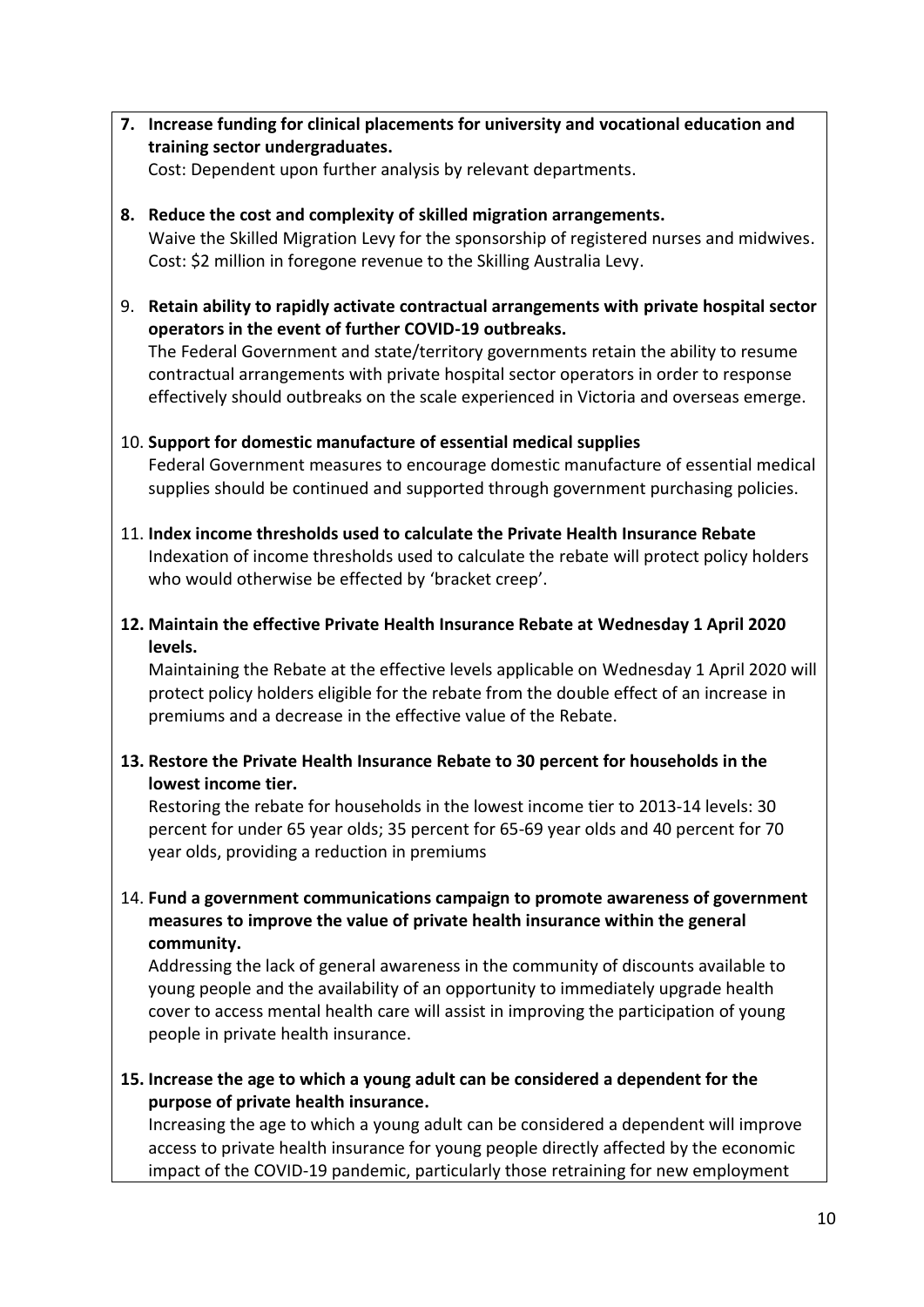#### opportunities.

#### 16. **Reform to the LHC Loading**

Reform the LHC loading to reduce the deterrent to the growing number of people who have health insurance by the age of 31 from taking out health insurance.

#### **17. Increase the MLS**

Doubling the MLS will provide a more realistic incentive to higher income households to invest in private health insurance. Estimated Revenue: up to \$355 million.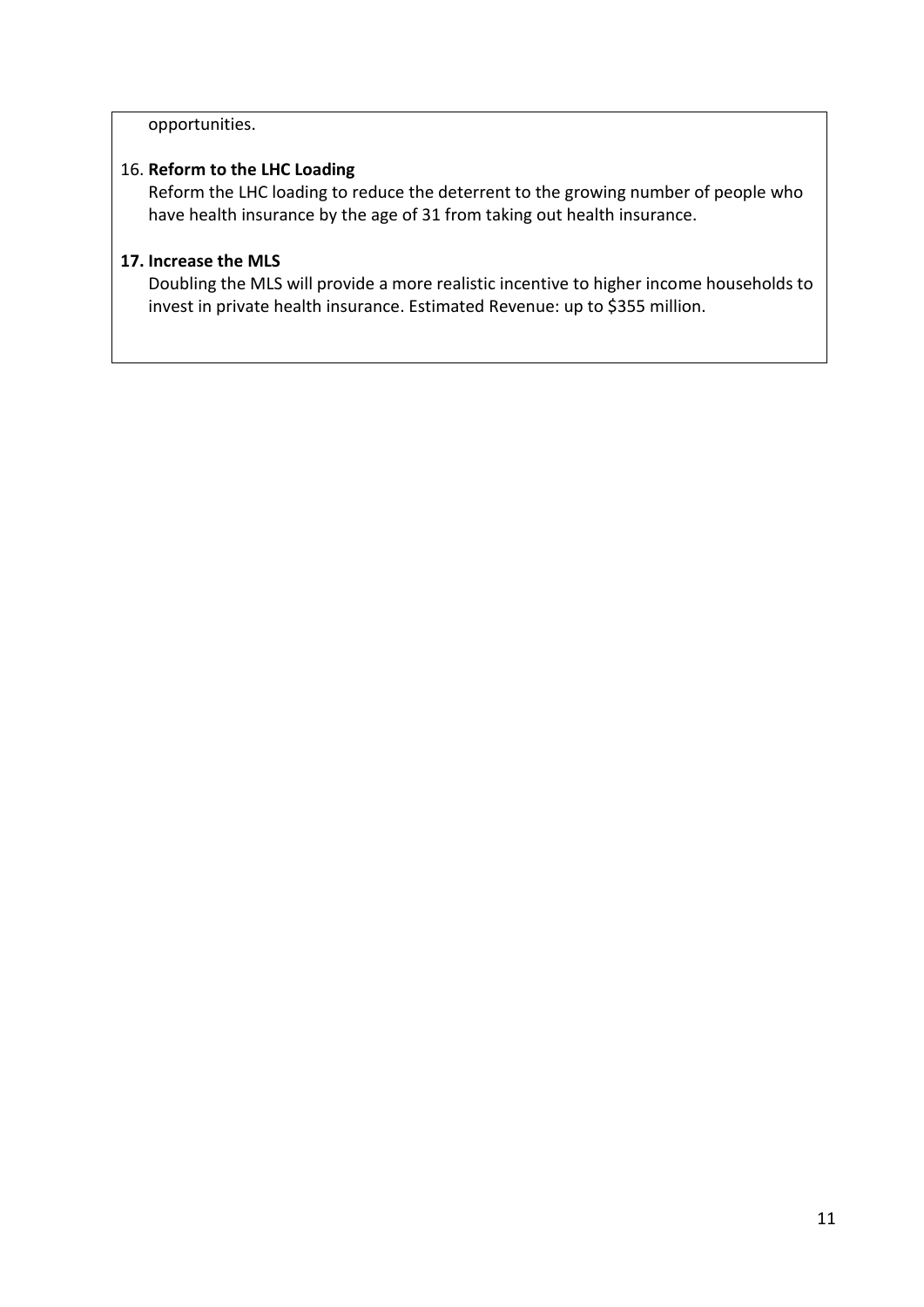### <span id="page-13-0"></span>**ENSURING PRIVATE HEALTH DELIVERS VALUE**

#### <span id="page-13-1"></span>**Access to proven medical technologies at a transparent and competitive price**

Since 2005, the Prostheses List has provided a basis for determining the benefits payable for implantable medical devices used in surgery where the treatment is covered by private health insurance. This mechanism has protected consumers from out-of-pocket costs, while ensuring they have access to technologies recommended by their treating surgeon. The List has also provided stability within the sector allowing insurers, hospitals and medical technology manufacturers to manage their respective financial risks. At the same time this approach has a number of limitations, particularly with respect to assuring consumers these technologies are available at a transparent and competitive price.

APHA supports fully implementing the agreement between the Federal Government and the MTAA signed in 2017 (the Agreement). APHA in the process of responding to a consultation paper released by the Department of Health on Friday 18 December 2020 inviting response to two broad options for reform.

APHA is of the view that the best way forward should be based on a the recognition of the following principles

- Retaining the ability of clinicians, in partnership with consumers to select the most appropriate technology for each patient.
- Ensuring that the Prostheses List delivers certainty to consumers by minimising patient out-of-pocket costs.
- Ensuring that the process used to set benefits is transparent.
- Ensuring that the Prostheses List is responsive to chances in service delivery and changes in technology.
- Ensuring that the process of benefit setting delivers fair value to all stakeholders.
- Ensuring that this reform protects the financial sustainability of the private health sector.

Management of the Prostheses List must be robust, efficient and transparent. Some stakeholders have argued the Prostheses List is too large and that a significant number of items should be removed from the list. A report prepared for the Department of Health by EY Consulting recommends the majority of the General Miscellaneous category should be removed from the Prostheses List. However, EY Consulting notes that this move, a cost shift to the private hospital sector of up to \$250 million, should only be made once alternative funding mechanisms have been put in place.

APHA contends that while the EY Consulting report highlights a number of challenges in managing the Prostheses List, it fails to make the case for the removal of the General Miscellaneous category from the Prostheses List. On the contrary, concerns about ensuring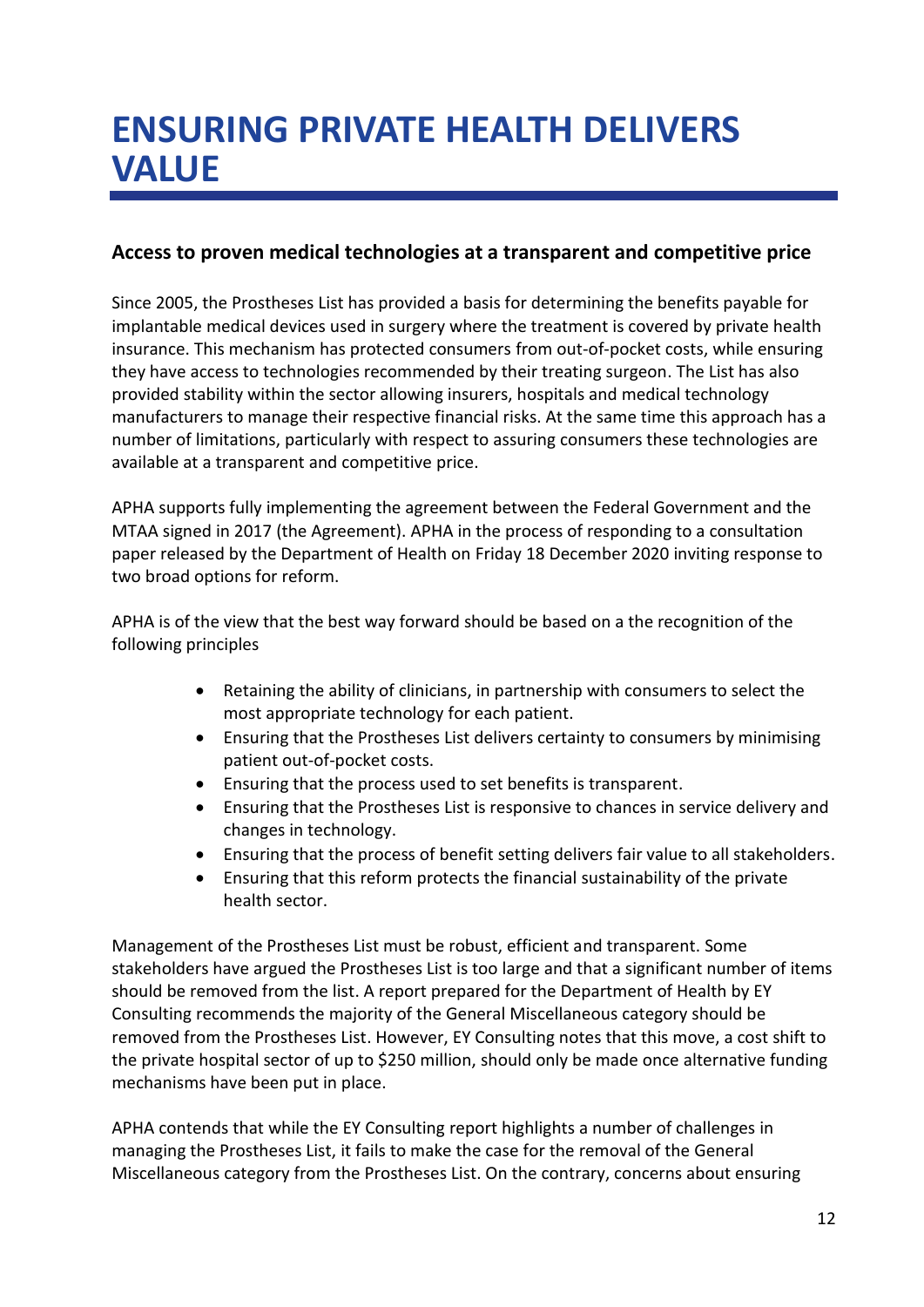technologies are made available at a transparent and competitive price; are used appropriately and as clinically intended; and clinicians can make evidence based cost-effective choices in medical technology can only be achieved by retaining a Prostheses List covering the full range of technologies used in contemporary surgical practice and investment in systems to support the utilisation of the List to achieve these objectives.

The central problem a reformed Prostheses List seeks to solve, is the delivery of value to the consumer – access to contemporary technologies without out-of-pocket costs. The challenge is the management of risk across four stakeholders:

- The surgeons must be able to access a range of technology to deliver an acceptable outcome for each specific patient.
- The private hospitals and day hospitals must be able to cover the costs of purchasing the required technology and the costs, additional to the purchase price, of making technology available in theatre.
- The manufacturer must be able to provide the technology within the Australian market while recognising that their volume of sales cannot be assured.
- The private health insurers must be able to forecast outlays and set premiums at a level that is acceptable to Australian consumers.

In the public sector, this challenge is met by states/territories constraining the range of technologies available, and rationing the available resources to patients on the basis of clinical urgency. Patients and surgeons in the public sector consequently have less choice in the selection of the technologies available to them. Patients deemed less urgent wait longer when they fall outside the available budget envelope.

In the private sector, it is recognised that patients expect a premium service in terms of access to and choice, of technology, timely treatment and protection from out-of-pocket costs. The individual requirements of each case mean cost of prostheses can vary significantly from one patient to another. Consequently, financial risk must be controlled in other ways.

The Prostheses List protects the viability of private health insurers by limiting their liability for each product on the List. In doing so, the Prostheses List also assures hospitals of the benefit received for purchasing the technology chosen by the surgeon and making it available in theatre. The Prostheses List also indirectly signals an acceptable price to the manufacturer without intervening to set the price at which the technology must be sold.

Over time it has become obvious the Prostheses List requires reform so the process of benefit setting is more transparent and competitive. Although pricing information provided by sponsors is taken into account when listing technologies, in most instances there is no explicit mechanism for externally confirming that benefits are competitive and appropriate to the Australian market.

The solution to this problem must be both robust and efficient. APHA believes the most practical solution would be to implement a new benefit setting mechanism which would use reference pricing against the Australian public sector as a starting point. This approach would meet all six principles detailed above. Other alternatives are either prohibitively expensive to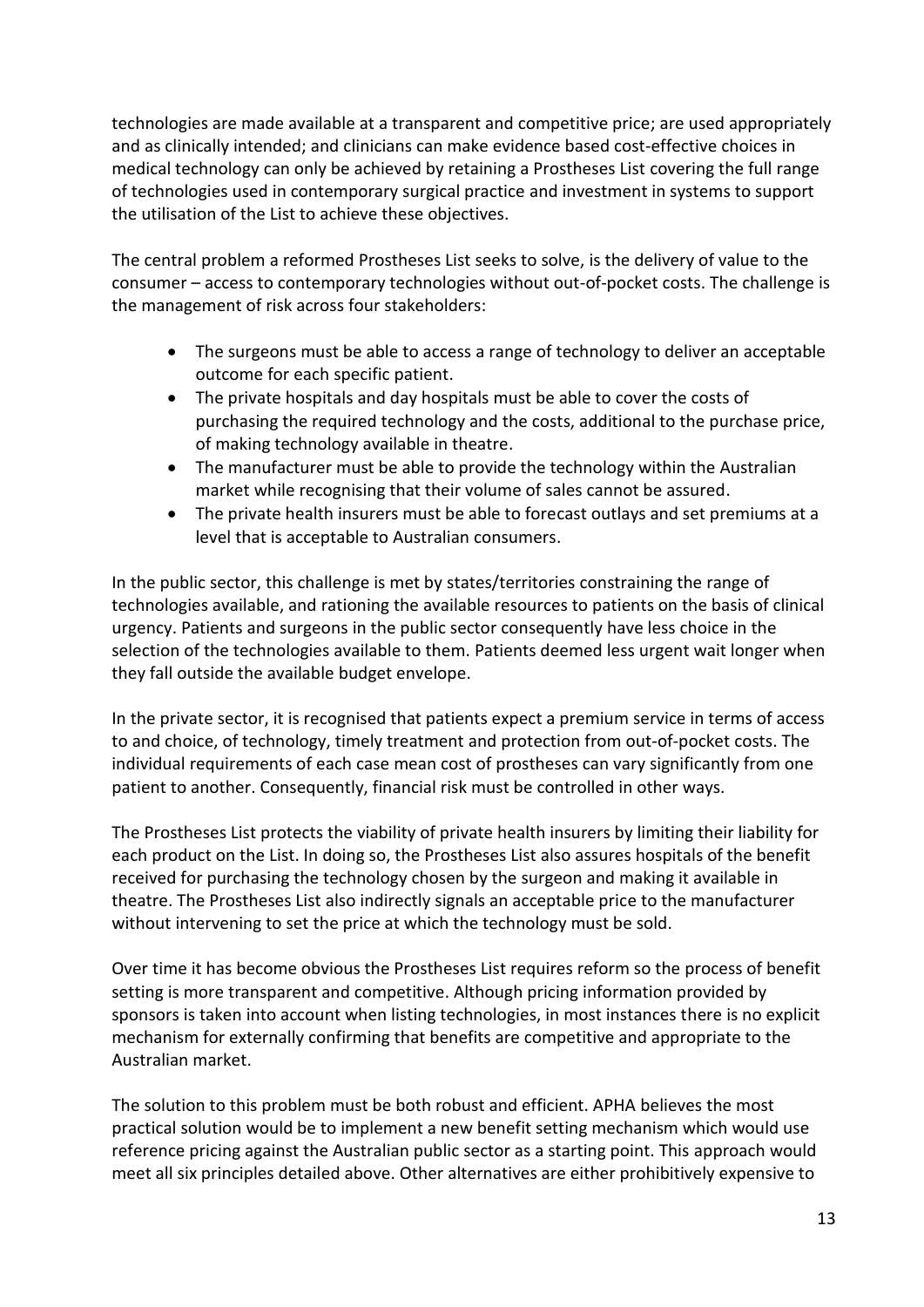implement (full health technology assessment reviews across all items) or inadequate as mechanisms to manage financial risk across both private health insurers and private hospitals (use of a DRG-based approach to set a prostheses benefit).

An approach based on reference pricing to public sector prices within Australia produces a result relevant to the Australian market and reflective of market forces. Analysis by the Independent Hospital Pricing Authority has already shown there are many devices sold to the public sector at a price suggesting there is scope to reduce Prostheses List benefits. A reference-based approach, which also recognises valid differences in the way the private sector delivers services, is the most direct way in which to increase value to consumers while at the same time retaining a robust tool for managing risk across the sector.

Investment in systems aligning information about the intended purpose (as specified in the Australian Registry of Therapeutic Goods) and performance (as indicated by clinical registries) with the Prostheses List would enable clinicians to access the information needed to make cost-effective choices.

#### <span id="page-15-0"></span>**Support for innovations to private patient-centred care in flexible environment**

Consumer-centred care involves the delivery of care in the most appropriate setting. Existing private health insurance regulations already recognise hospital services can include services provided in the community or home. However, the expansion of such services is impeded by a lack of support from private health insurers.

The Department of Health's Private Hospital Data Bureau (PHDB) reports 82,373 separations involving a charge for hospital-in-the-home care were delivered in 2019-20 up from 74,209 separations in 2017-18. According to the same source, these separations account for two percent of all those delivered in 2019-20. According to the Department of Health's Hospital Casemix Protocol Annual Report for 2019-20 only, 12,789 private sector hospital-in-the-home separations were funded (benefit reported) through private health insurance compared with 25,565 in 2017-18.

Although this type of service has been increasing, it is still only a tiny proportion of the services delivered by private hospitals and the contribution of private health insurance to funding such services remains minute and falling. Hospital-in-the-home services and other outreach services have many potential benefits for patients, particularly in relation to mental health, rehabilitation and palliative care.

The onset of the COVID-19 pandemic and associated restrictions has made the provision of flexible care options even more important as consumers have been obliged to restrict their movements and hospitals have sought to modify their services in order to meet physical distancing requirements and other preventative measures. In this context, the ability to provide integrated services delivered both within a hospital facility and in patients homes using both face-to-face and virtual health technologies has become even more important.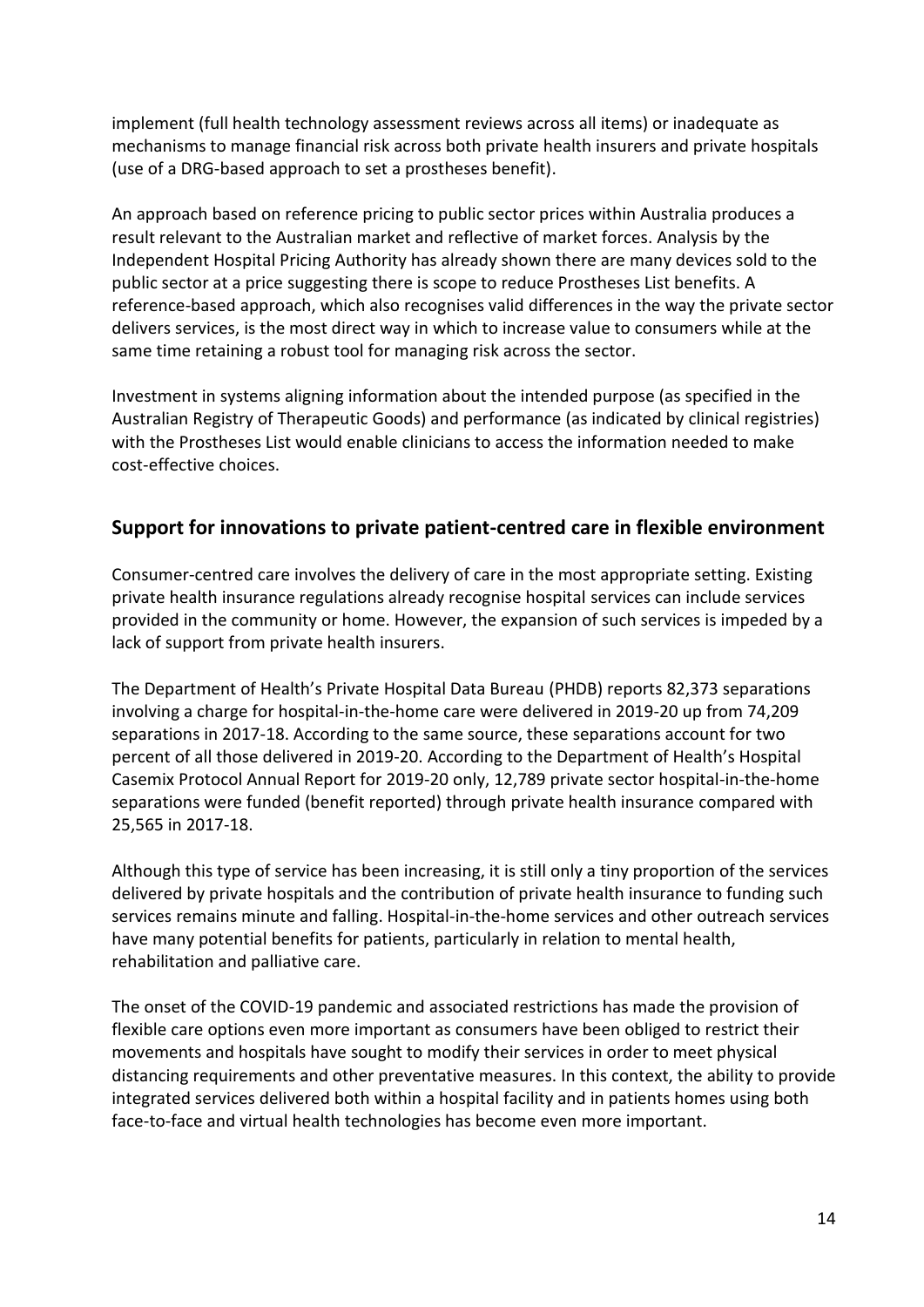Virtual health is an adjunct, not a replacement, for face- to-face consultation, but it is an essential tool for providing continuity of care for vulnerable patients. Virtual health technologies also assist hospitals to deliver care to vulnerable patients by facilitating care in their own homes, and by enabling the use of hospital facilities in a safe way. For example, previously group therapy rooms in psychiatric and rehabilitation hospitals were large enough to accommodate standard group sizes. Now, some facilities cannot provide recommended COVID-19 physical distancing requirements without video-conferencing to enable standard groups to be split between more than one room (with clinical staff in each room).

Going forward, once COVID-19 restrictions ease, face-to-face consultations will likely remain the norm within hospitals, but there will still be value in exploring the scope to use virtual health technologies to assist in providing services to people in their homes and to people living in remote and regional communities.

Unlike admitted hospital care, there is no provision for minimum default benefits for day programs or home-based services in mental health, rehabilitation and palliative care. Consequently, consumers can only access these programs if their insurer has contracted with the hospital to cover them. The reluctance of insurers to support home-based services provided by private hospitals has retarded their growth.

Even when hospitals have put forward evidence-based proposals for outreach and home-based programs and participated in trials, these trials have not translated into ongoing programs because of lack of financial support from health insurers.

Providing default benefits for day programs in mental health, rehabilitation and palliative care would ensure consumers' care options are not restricted by choice of insurer and mean consumers can access the most efficient and clinically appropriate care pathway.

Providing default benefits for community-based and home-based programs would enable private hospitals to establish these programs on a sustainable basis, delivering consumers the services they require and reducing the risk of avoidable hospital readmission.

The Australian Government should remove barriers to private hospital providers delivering at scale contemporary models of care including delivery of care in the community and in the home and through virtual health by:

- Introducing a minimum default benefit for day programs and services delivered by hospitals in the home/community in mental health, rehabilitation and palliative care.
- Introducing and retaining provision of MBS items for the use of virtual health in delivering consultations and case-conferencing for private hospital in-patients.

#### **Create a level and well-regulated playing field for hospital and non-hospital providers – i.e. government endorsed guidelines assuring minimum quality standards.**

Private health insurance regulations allow non-hospital providers to be paid benefits for 'Hospital Substitute Treatment'. Some insurers have advocated for reforms to allow growth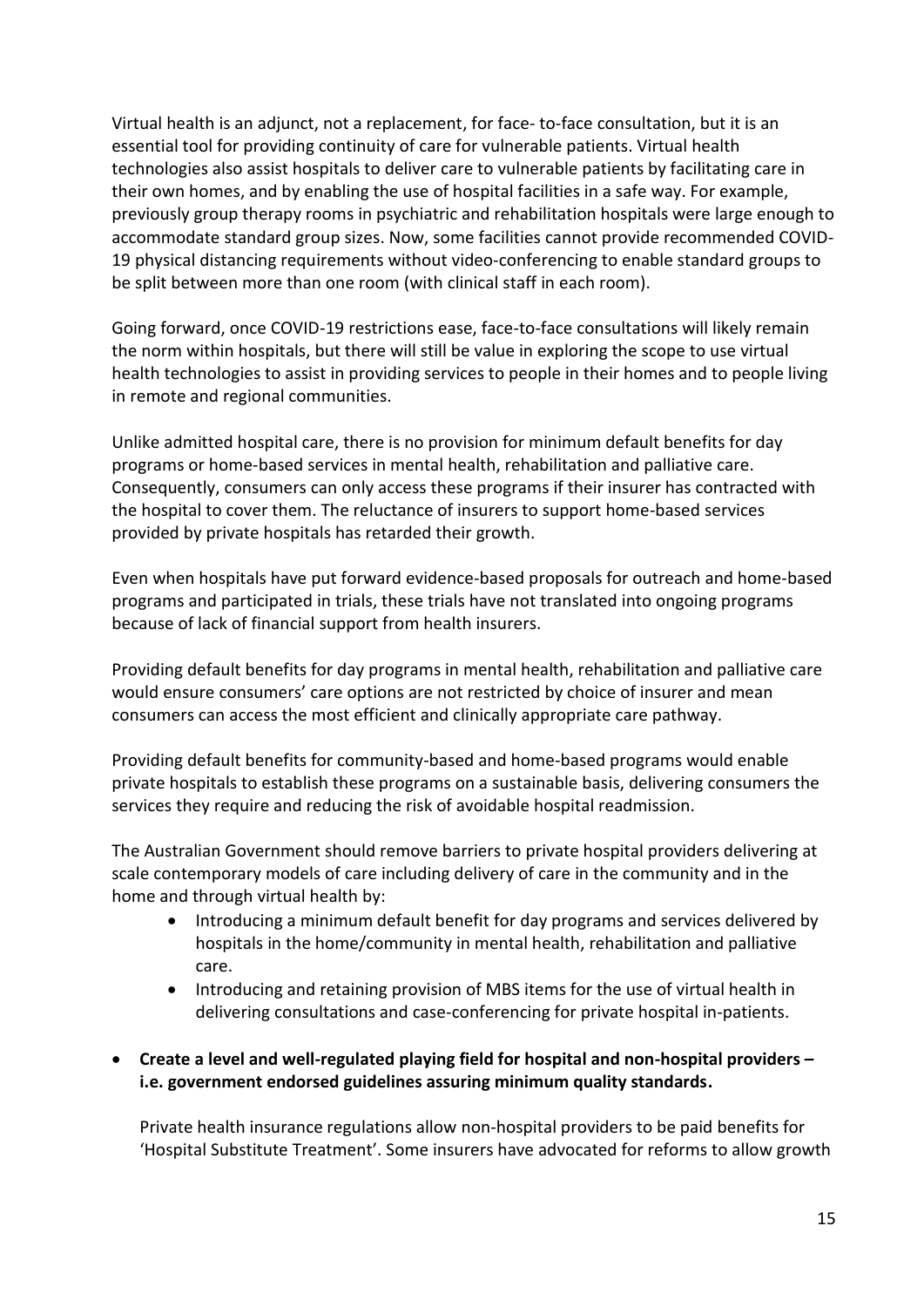in the provision of services by non-hospital providers. If this expansion is permitted, consumers need to be assured services are provided to the same level of safety and quality required of hospitals.

All Hospitals must meet the National Safety and Quality Health Service Standards. Hospitals providing mental health and rehabilitation services are also obliged to meet the requirements of industry-agreed guidelines. These guidelines were originally developed with the involvement and endorsement of the Federal Government. The Improved Models of Care Working Group of the Private Health Ministerial Advisory Committee recognised these guidelines provided a logical starting point for a common framework applicable for both hospital and non-hospital services.

If the Federal Government choses to encourage the expansion of services by non-hospital providers into other areas such as chemotherapy-in-the-home, it is essential providers should also be required to meet the National Safety and Quality Health Service Standards and specific guidelines relevant to the services involved.

#### **Remove barriers for people with a mental health conditions accessing acute medical/surgical care in the private sector.**

The National Mental Health Commission's Equally Well consensus statement aims to reduce the life expectancy gap between people living with a mental illness and the general population by championing the importance of the physical health of people living with a mental health condition<sup>14</sup>. This aim is reflected in the Fifth Mental Health Agreement.

The private hospital sector plays a crucial role in providing timely access to acute psychiatric care. As such, private hospitals frequently encounter situations where people living with a psychiatric condition need access to acute medical/surgical care. However, the way in which private health insurance benefits are paid to hospitals means it is frequently difficult for these patients to access medical and surgical care in the private sector, even when they have Gold level hospital cover.

The Federal Government's Private Health Insurance Rules assume a patient is either a psychiatric patient or not a psychiatric patient. The regulations do not admit the possibility that a patient might require both medical and psychiatric treatment. For example, a patient may require urgent medical or surgical treatment that cannot be deferred until their acuity psychiatric condition has abated. As a consequence, health insurers refuse to cover the provision of medical treatment if, in their view, the patient is a psychiatric patient.

Resolution of these difficulties would improve health outcomes for people living with a mental illness. Timely access to acute medical and surgical care would also decrease the risk of subsequent hospital admissions.

-

<sup>14</sup> National Mental Health Commission, Equally Well Equally Well Consensus Statement: Improving the physical health and wellbeing of people living with mental illness in Australia. Sydney NMHC, 2016.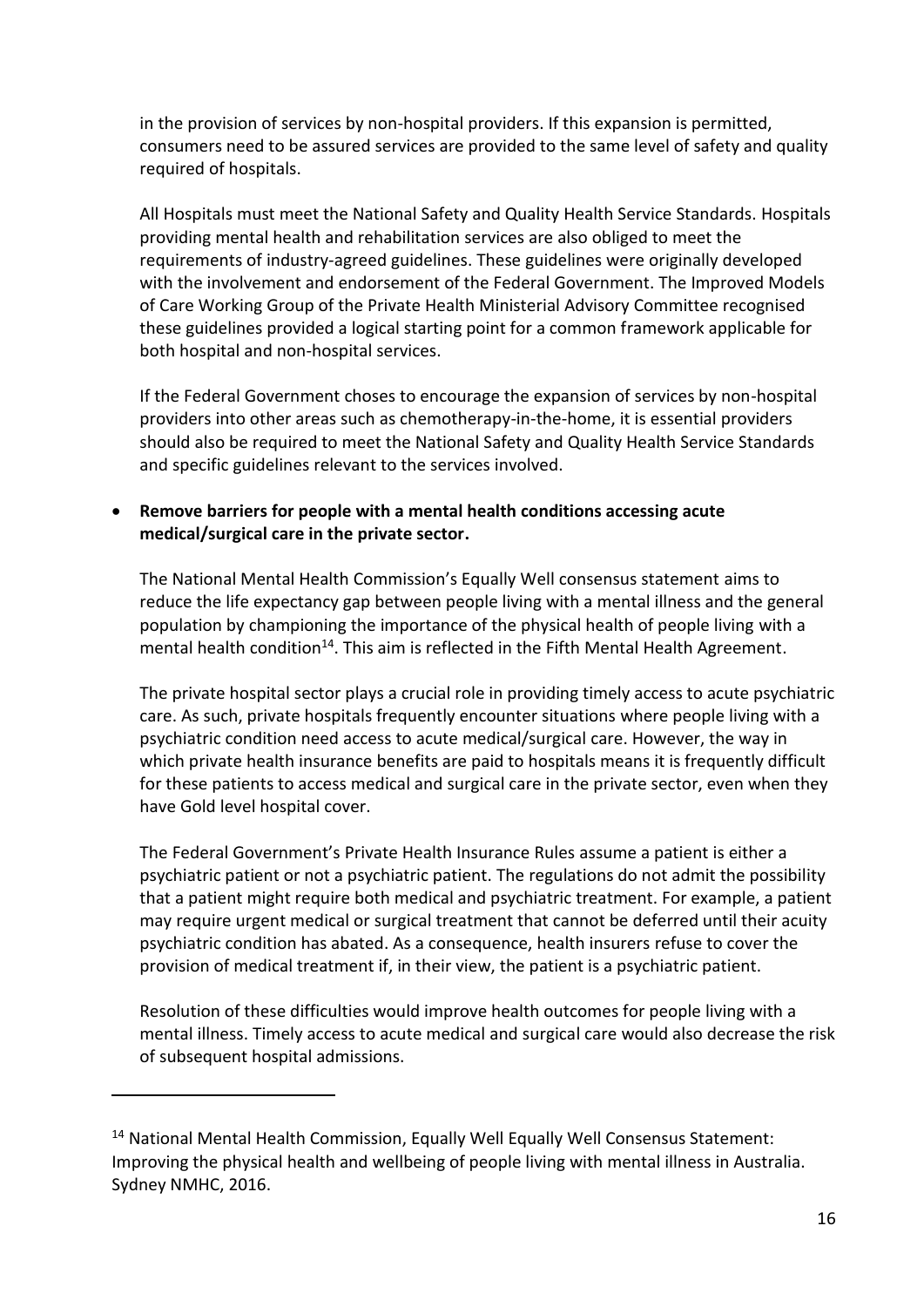APHA advocates for the amendment of the Private Health Insurance (Benefit Requirements) Rules 2011 to recognise:

- There are circumstances where a patient admitted for mental health treatment may also require cover to medical and/or surgical treatment, including the provision of mental health treatment and medical and/or surgical treatment on the same day.
- There are circumstances where a patient may need to be transferred from a private psychiatric facility to a medical/surgical facility in order to be concurrently treated for both mental and physical conditions.
- There may be circumstances where a patient may need to receive medical treatment for a physical condition within a psychiatric facility.
- There may be circumstances where a patient admitted to a medical/surgical facility for medical and/or surgical treatment may concurrently require mental health care including the provision of specialist mental health care, and mental health nursing and allied health interventions.
- There may be circumstances where a patient requires concurrent physical rehabilitation and mental health care.

#### <span id="page-18-0"></span>**Enabling private and public sector to work more closely together to ensure timely access to clinical service**

The 2020-2025 Addendum to the National Health Reform Agreement (the Addendum) affirms a strengthened requirement that access to public hospital services is to be solely "on the basis of clinical need and within a clinically appropriate period". This principle is of particular significance as the health system works to provide timely health services in the wake of the COVID-19 pandemic.

During the first half of 2020, both public and private hospitals noted a dramatic reduction in hospital admissions and consumers withdrew from seeking treatment. From Wednesday 1 April until Friday 15 May 2020, all but the most urgent surgeries were deferred nation-wide and restrictions remained in place in Victoria into the December quarter. Restrictions resulted in a 9.2 percent decrease, or 69,834 fewer admissions for elective surgery in public hospitals between 2018-19 and 2019-20, compared to the five years prior to the pandemic when elective surgery admissions were increasing 2.1 percent per year<sup>15,16</sup>. Even after mandatory restrictions hospitals were lifted in most jurisdictions, implementation of additional precautionary measures meant most hospitals did not return to full capacity. It is therefore imperative that

1

<sup>&</sup>lt;sup>15</sup> AIHW. Elective surgery activity 2019-20. Canberra; AIHW. [https://www.aihw.gov.au/reports](https://www.aihw.gov.au/reports-data/myhospitals/intersection/activity/eswt)[data/myhospitals/intersection/activity/eswt](https://www.aihw.gov.au/reports-data/myhospitals/intersection/activity/eswt) Accessed 26 January 2021.

<sup>16</sup> AIHW. Elective surgery waiting times 2019-20. Canberra; AIHW. [https://www.aihw.gov.au/getmedia/f72949da-cba8-4f36-a47d-2c5bbcccd55a/Elective-surgery](https://www.aihw.gov.au/getmedia/f72949da-cba8-4f36-a47d-2c5bbcccd55a/Elective-surgery-waiting-times-2019-20.xlsx.aspx)[waiting-times-2019-20.xlsx.aspx.](https://www.aihw.gov.au/getmedia/f72949da-cba8-4f36-a47d-2c5bbcccd55a/Elective-surgery-waiting-times-2019-20.xlsx.aspx) Accessed 26 January 2021.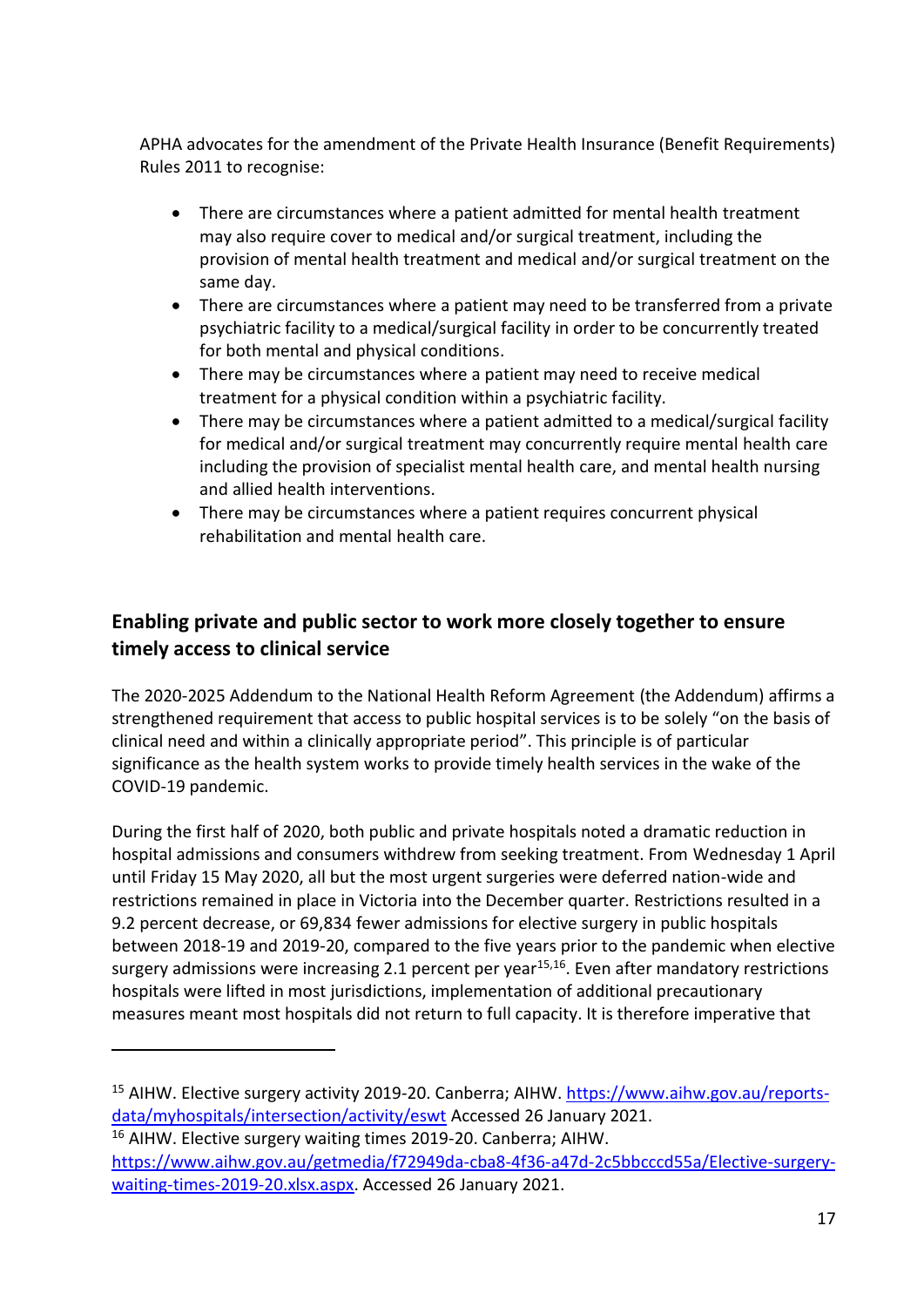government resources allocated to public hospitals are used in accordance with clinical need alone.

For many years, state/territory governments have set revenue targets for public hospitals and allocated resources to the collection of private health insurance revenue even when the clinical care provided to the patient is identical to a public patient. States/territories also use this practice to cost shift to the Commonwealth by claiming Medicare rebates for the medical services provided to patients.

This practice is a waste of private health insurance benefits – waste that has not delivered any benefits to patients. It is also a waste of government resources, diverting them away from patient care to revenue generation. In 2019 the Victorian Auditor-General found public hospitals did not know the cost of this activity and could not accurately measure the net financial result<sup>17</sup>. Public sector revenue chasing has put competition ahead of collaboration and prevented public and private hospitals from working together to meet patient needs.

In the current environment, it is not appropriate to divert government resources away from clinical services to drive generation of revenue. It is also not appropriate to give private patients preferential access to public hospital services. Efficient management across both private and public hospital sectors will be required to address pent up demand as a result of deferred services on top of ongoing requirements for hospital services. In this context, government policy needs to strengthen and reinforce the ability of private health insurance to provide consumers with choices that take pressure off the already over-burdened public hospital sector.

The Addendum commits states and territories and the Commonwealth to ensuring there is 'overall parity' in funding provided to public and private patients. The Addendum should remove the incentive for further upwards pressure on private health insurance premiums from the public hospital sector. However, implementing changes to private patient pricing activity will not occur until 2021-22. Furthermore, the application of 'back-casting' means that states/territories will only be penalised if they increase their private patient activity above levels attained in 2020-21.

While the Addendum is an important statement of principle, the immediate challenges of an overburdened public hospital sector, lengthening public waiting lists and upwards pressure on private health insurance premiums will require a more comprehensive policy framework. APHA advocates strengthened patient election provisions, including the option to transfer to a private hospital. This will expand the options available to consumers and facilitate efficient management of pent up demand for hospital services. The Federal Government should work with states and territories to establish agreed national standards for the provision of informed financial consent and the administration of election processes, including the opportunity to elect transfer to a private hospital.

-

<sup>17</sup> Victorian Auditor General, Managing Private Medical Practice in Public Hospitals, 2019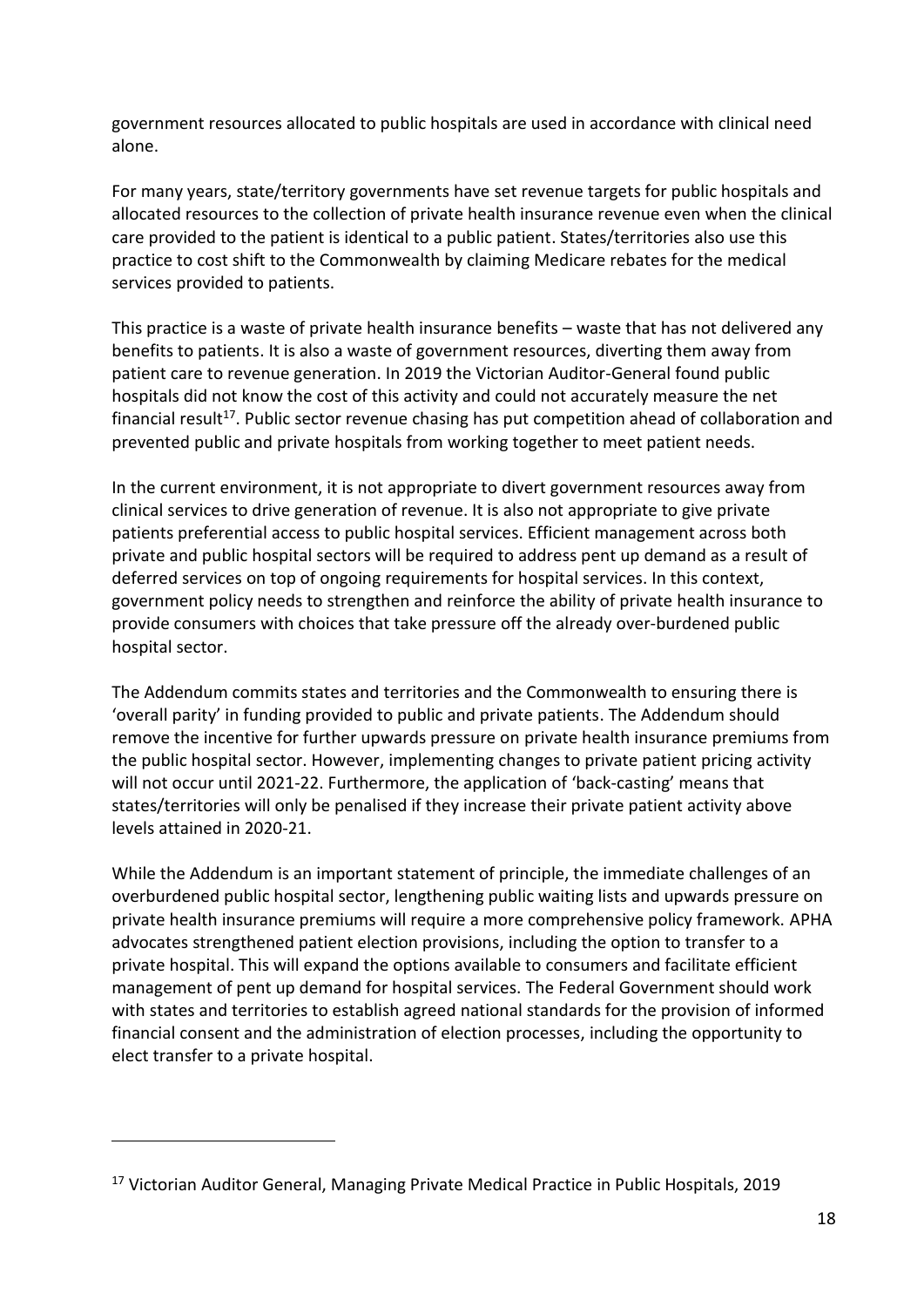Additional reforms would not only reduce the trend of public hospitals diverting resources away from public patients but also reduce upward pressure on private health insurance premiums:

- A removal of the Private Health Insurance Rebate on 'public hospital only' (basic tier) policies as these products only provide access to public hospitals.
- Removal of the obligation for private health insurers to pay for private patients treated in public hospitals, relieving pressure on health insurance premiums at no detriment to consumers.

APHA sees scope for major relief of upwards pressure on private health insurance benefit outlays through curbing claims for private patients in public hospitals.

Stopping public hospitals from 'harvesting' private patient revenue could save health insurers \$1. 5 billion each year that would result in a six percent reduction in premiums<sup>18</sup>.

The potential saving from these reforms is \$380 million per year in reduced payments of the Private Health Insurance Rebate.

#### Key facts:

- Private patients took up over three million days of care in public hospitals, an estimated 14.9 percent of all public hospital days of care in 2018-19, more than 1.4 times the share from a decade ago. This equates to more than 8,000 public hospital beds.
- In 2018-19, 881,547 Australians used private health insurance in public hospitals, according to the Australian Institute of Health and Welfare (AIHW)<sup>19</sup>. This was 12.7 percent of all public hospital admissions.
- In many individual public hospitals, the proportion of patients admitted privately is far higher – over 40 percent.
- Transferring the more than 100,000 surgeries (elective and emergency) performed on private patients in public hospitals to private hospitals, would increase the number of public patient elective surgeries by 16 percent.
- Half of all private patient admissions in public hospitals are for emergency care, and in some states these percentages are much higher. However, many of those privately insured emergency patients could have been transferred and treated in a private hospital, freeing up beds, reducing ambulance ramping and lessening pressure on public emergency departments. Public hospitals do nothing to facilitate such transfers.
- Choice for private patients is limited when admitted through a public emergency department. Patients are treated by the available clinicians, so there is no real choice of doctor for the privately insured. Where clinically appropriate, transfer of

-

<sup>18</sup> AIHW, Health Expenditure, APRA Private Health Insurance Statistics

<sup>19</sup> AIHW, Admitted Patient Care, 2018-19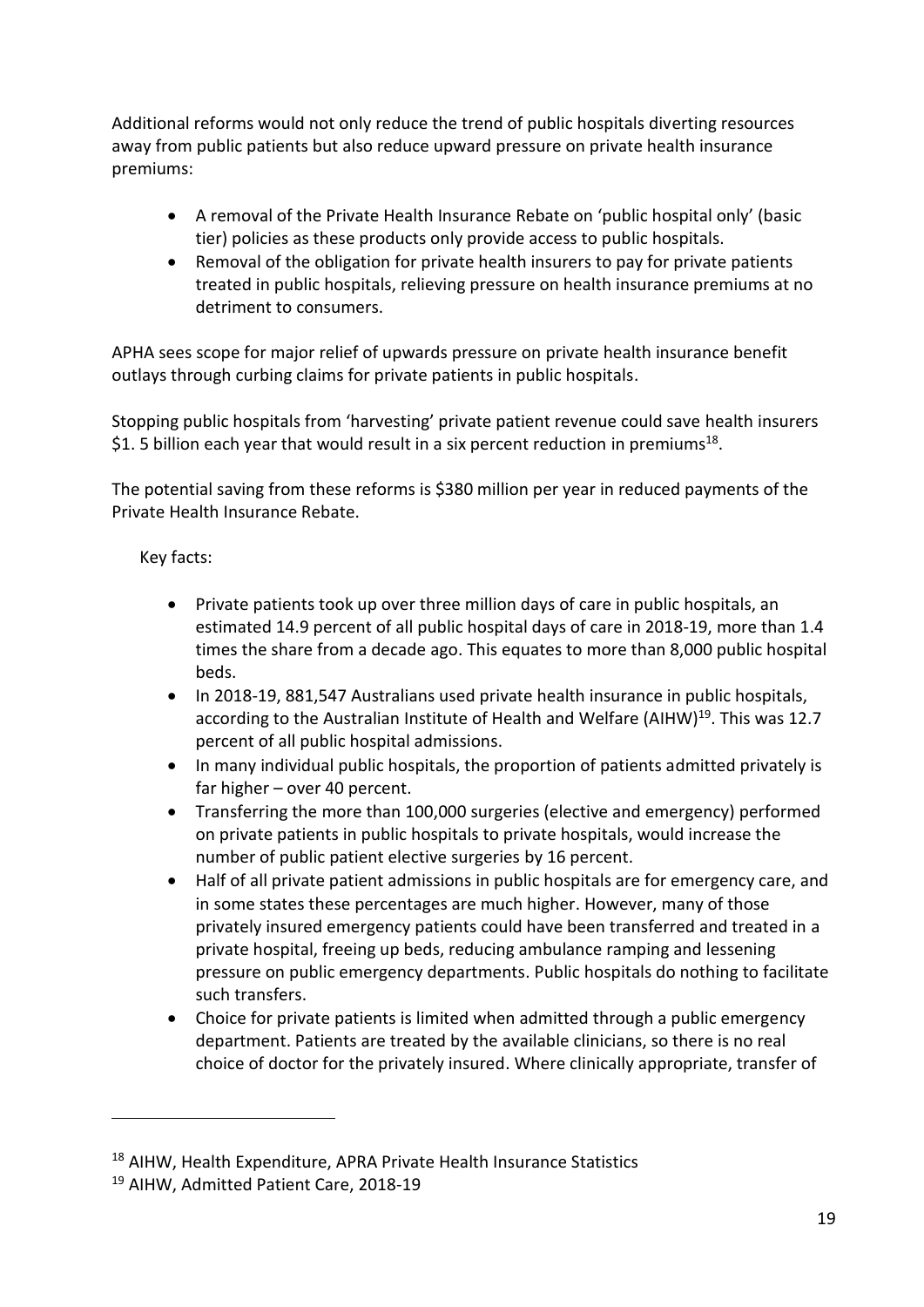these patients to private hospitals can provide a greater range of choices including choice of environment, doctor and access to timely care.

#### <span id="page-21-0"></span>**Reforms to ensure transparent disclosure to consumers**

 **Ensure transparency of information on out-of-pocket costs by progressing with the already announced information portal.** 

APHA supports the Federal Government's initiative to establish an online portal where consumers can access comparative information on specialists' fees for services and out-ofpocket charges - see the commitment made in the 2019-20 Federal Budget.

 **Protect consumer choice and transparency regarding factors influencing availability of care options and doctor referrals/treatment recommendations.** 

APHA is aware of attempts by some health insurers to incentivise doctors to make particular referrals or treatment recommendations either through the design of remuneration arrangements or through limiting cover of treatment options. For example, some doctors are offered increased payments by health insurers to admit a patient to a day hospital rather than an acute hospital.

APHA advocates that, in the interests of transparency, consumers should be made aware of such incentives and limitations where they exist.

#### **Address risks arising from vertical integration within private health insurance.**

Several health insurers have acquired companies that provide health services including companies that provide 'hospital substitute' services. As has been seen in the financial services sector, vertical integration can lead to adverse outcomes for consumers where financial incentives exist for service providers.

APHA argues that consumers should be made aware of such vertical integration and incentives where they exist. This will minimise the opportunity for health insurers to force a patient into a care pathway that is in the financial interest of the insurer, rather than the clinical interests of the patient.

#### **Ensure availability of independent and accurate advice and information**

All reform processes require an ongoing commitment to the provision of independent and accurate advice and information for consumers.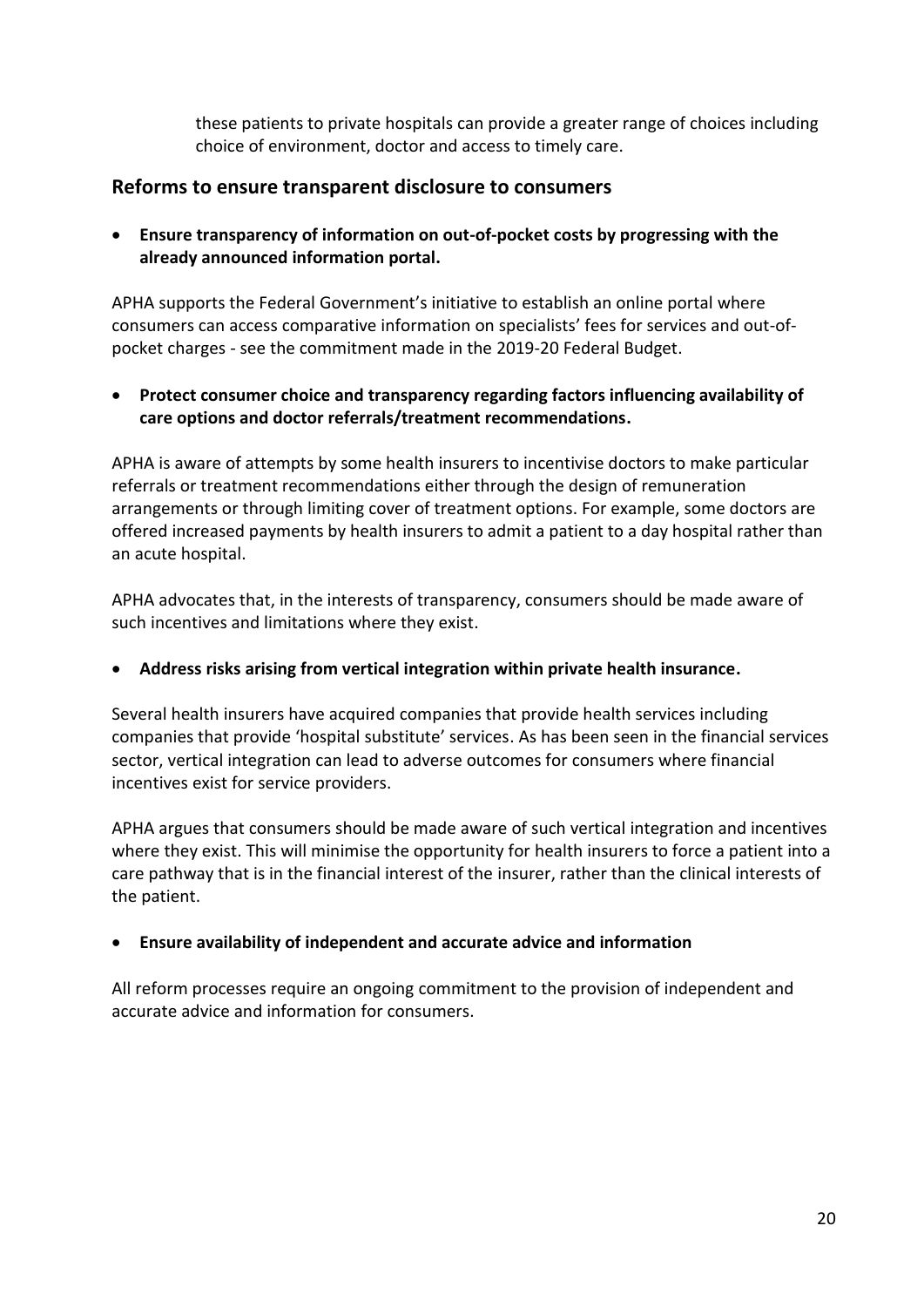#### <span id="page-22-0"></span>**Support for systems that enable continuity of care and administrative efficiency**

 **Reduce the administrative burden associated with implementation of the Monday 1 April 2019 Private Health Insurance Reforms, i.e. upgrade the ECLIPSE system and update and enforce ECLIPSE standards**

Implementation of the reforms to private health insurance from Monday 1 April 2019 has placed significant strain on the ECLIPSE system. Specifically the ECLIPSE online eligibilitychecking platform is no longer fit-for-purpose.

Although some minor changes to codes used for online eligibility checking were implemented prior to Monday 1 April 2019, these modifications were not sufficient to avoid the need for extremely high levels of manual and telephone-based checks. This has meant:

- A very significant administrative burden for both hospitals and private health insurers.
- Diminished quality of informed financial consent processes because of incomplete information.

The Department of Human Services maintains the ECPLISE system but there has not been any development work on the online eligibility-checking platform since its inception.

Several problems need to be addressed:

- The ECLIPSE online eligibility-checking platform needs to be redesigned.
- ECLIPSE standards need to be revised.
- ECLIPSE standards need to be enforced so health insurers are obliged to use the system consistently and provide the required information.

An immediate improvement to the ECLIPSE on-line eligibility-checking platform would be to include the information private health insurers are required to provide to the Commonwealth Ombudsman for each private health insurance product available to Australian consumers. The standardised format for this information has already been specified, it is used to populate the searchable comparator website privatehealth.gov.au. When combined with consumer specific information already provided through ECLIPSE, this single change would ensure hospitals, consumers and health insurers had access to a common and consistent source of information regarding the coverage provided by each insurance policy.

This enhancement would improve the experience of consumers by ensuring the provision of efficient and consistent advice. It would also support the administrative efficiency in hospitals and health insurers and there-by relieve upwards pressure on health insurance premiums.

 **Ensure government initiatives to support e-health are appropriate and responsive to private hospital requirements specifically in relation to My Health Record.** 

As at the end of November 2019, 94 percent of public hospital beds were registered to use My Health Record. These facilities are viewing an average of 80,000 records per month and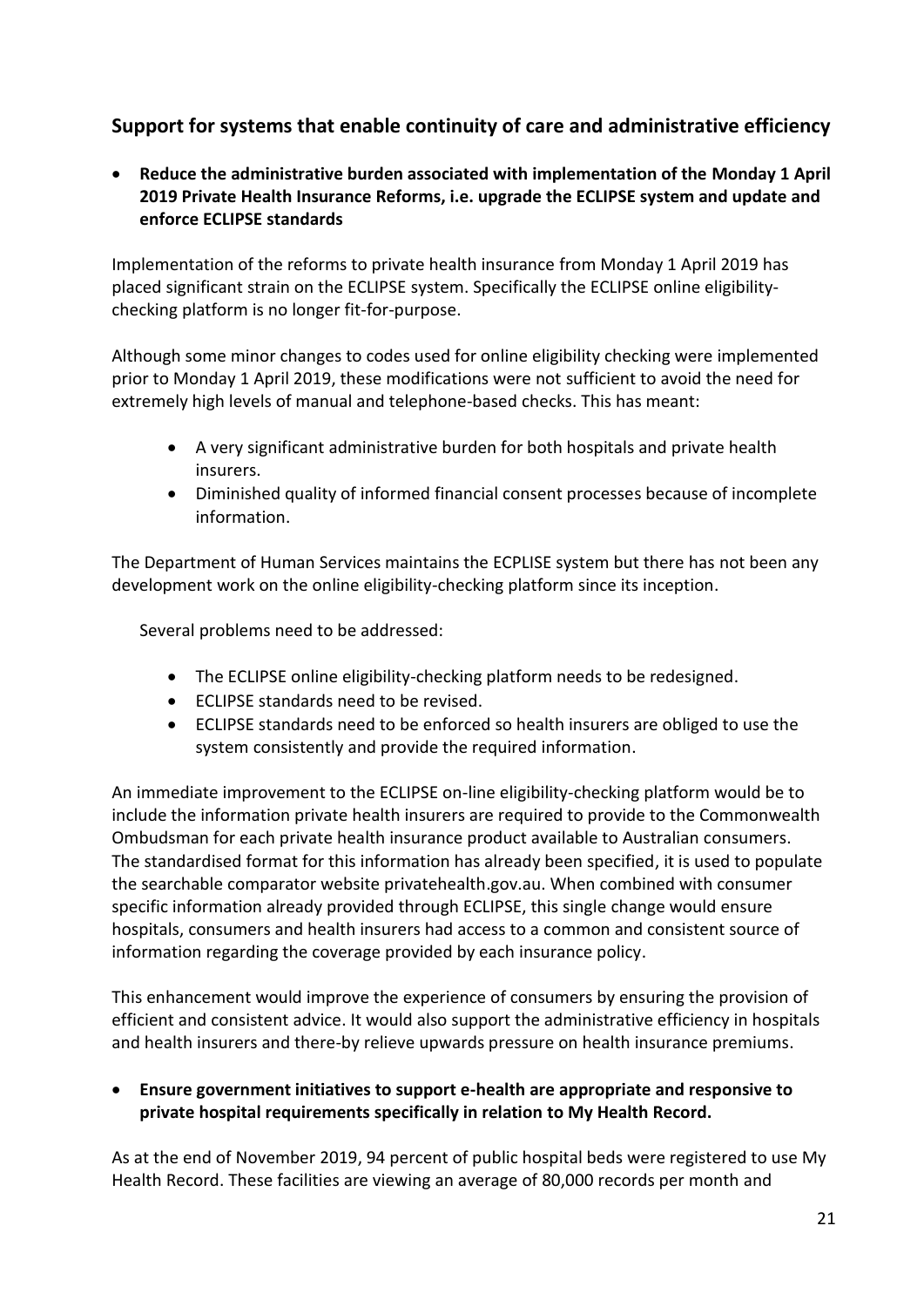uploading up to a million documents every month. No recent data has been reported by the Australian Digital Health Agency in respect of the private hospital sector<sup>20</sup>.

As at May 2019 (the most recent information available to APHA), there were only 183 private hospitals and 'clinics' registered to access and/or upload information to My Health Record. To put this result in context, there are about 657 private hospitals in Australia made up of:

- 300 overnight hospitals.
- 357 day hospitals.

On this basis, APHA estimates fewer than 70 percent of overnight private hospital beds and fewer than 20 percent of day hospital beds are registered. This level of registration must be significantly increased to realise the benefits to the health system as a whole.

Apart from a small number of pilot project grants made available to some private hospital groups, there has been virtually no support provided to enable the private hospital sector to participate in the rollout and implementation of My Health Record. It is notable that the uptake of access to My Health Record has focused on the corporate groups that accessed pilot project assistance.

As a consequence further expansion of registrations to cover the remaining 30 percent of overnight hospital beds and 80 percent of day hospitals will be slow without government support.

Full engagement requires a major investment in software, training and information technology. While private hospitals could play a major role in uploading information to My Health Record, it can be difficult for private hospitals to demonstrate a return on their investment required from accessing information.

The benefit of hospitals registering with My Health Record is realised outside the hospital, not inside. This challenge is reflected in data produced by the Australian Digital Health Agency that demonstrates that public hospitals upload 12 documents for every one view accessed within the hospital<sup>21</sup>.

The Federal Government has provided a generic portal-based service that allows private hospitals to access information on the My Health Record system. While this option provides an affordable point of entry, the utility for private hospitals and patients is limited because this option does not allow hospitals to upload information.

[https://www. myhealthrecord. gov. au/sites/default/files/mhr\\_stats\\_marchnovember2019.](https://www.myhealthrecord.gov.au/sites/default/files/mhr_stats_marchnovember2019.pdf?v=1576471841)  [pdf?v=1576471841](https://www.myhealthrecord.gov.au/sites/default/files/mhr_stats_marchnovember2019.pdf?v=1576471841)

1

<sup>&</sup>lt;sup>20</sup> Australian Digital Health Agency, My Health Record Statistics and Insights, March 2019 to November 2019

 $21$  Ibid.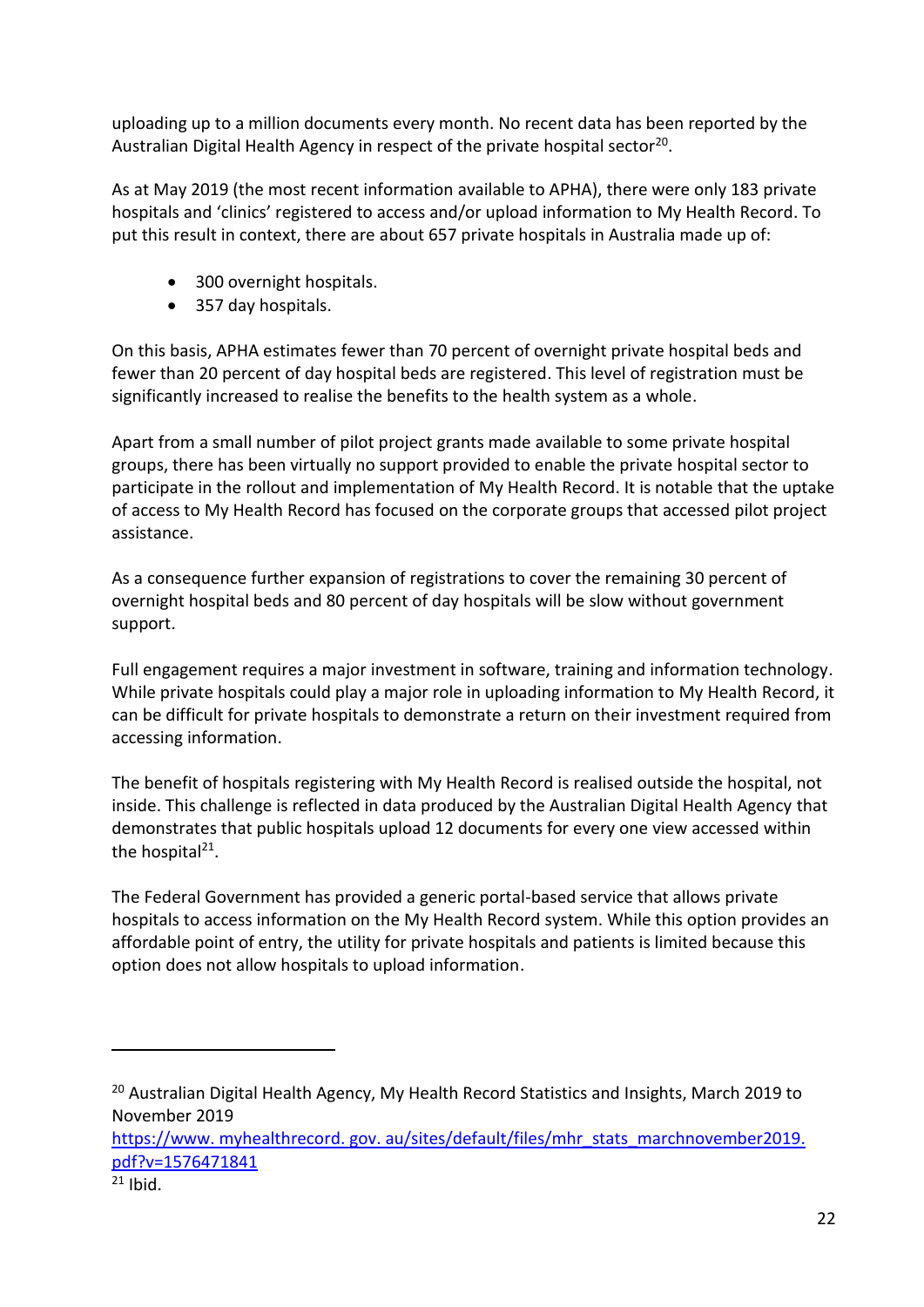#### <span id="page-24-0"></span>**Accountability and Reporting**

#### **Auspice an industry wide agreement regarding auditing.**

Health insurers have the right to audit claims for benefits to ensure protection from fraud or inappropriate claiming. However, in recent years health insurers have adopted audit practices that are excessive and onerous. Frequently, health insurers demand retrospective audits over several years and may even seek to apply rules and criteria to claims that pre-date these requirements. The administrative costs associated with responding to these audit processes divert resources away from the delivery of patient care.

Health insurers use different criteria and 'business rules' with the result that hospitals must implement complex and multiple administrative arrangements to ensure that each insurer's requirements are complied with.

Consistency in approach would reduce administrative costs for both hospitals and health insurers.

Auspicing by Federal Government would provide consumers with assurance that benefits are paid in a transparent and consistent manner. It would also allow the Government to ensure auditing criteria are consistent with the MBS in promoting evidence-based care delivery.

#### **Remove duplication and increase standardisation in reporting to governments and insurers.**

Private hospitals are required to meet a multitude of reporting and regulatory requirements at both state/territory and Federal level. They are also required to meet reporting requirements imposed by insurers and other payers. Many of these requirements are duplicative of the requirements already enforced through the National Safety and Quality in Health Service Standards.

Removal of duplication and standardisation in reporting requirements would reduce administrative overheads enabling resources to be directed to patient care.

#### **Auspice an industry wide agreement by government re data/performance reporting.**

The private hospital sector has been an active contributor to the process led by the Australian Commission for Safety and Quality in Health Care (ACSQHC) to provide advice to Australian Health Ministers Advisory Council (AHMAC) on the development of a framework for the public performance reporting across both public and private sectors. Private health insurers are also represented in this process.

APHA advocates continued work towards a single reporting platform, auspiced by government, would provide a useful service to consumers and reduce the waste and duplication of resources which arises from the diverse and duplicative demands of individual health insurers and government agencies.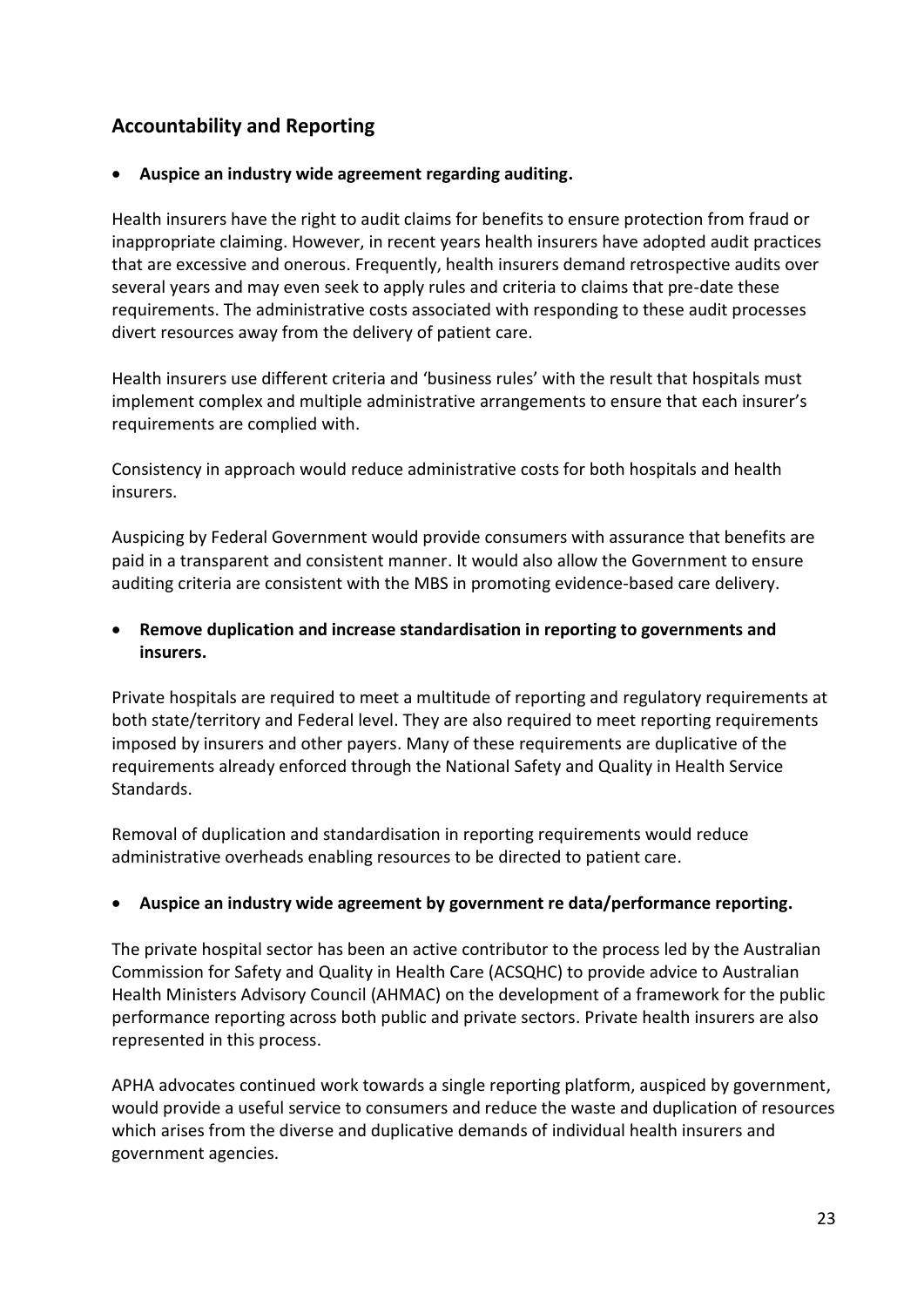In addition to the administrative burden, the lack of a consistent framework means resources are diverted away from focussing on collection of consistent data required to drive continuous improvement in patient care and transparency for consumers.

#### **Implement the National Strategy on Clinical Registries**

Although this objective does not link directly to private health insurance reform, it is related to the wider issue of data reporting for both clinical improvement and transparency/provision of information to consumers. APHA supports the National Strategy and has welcomed the opportunity to be represented on the implementation advisory committee.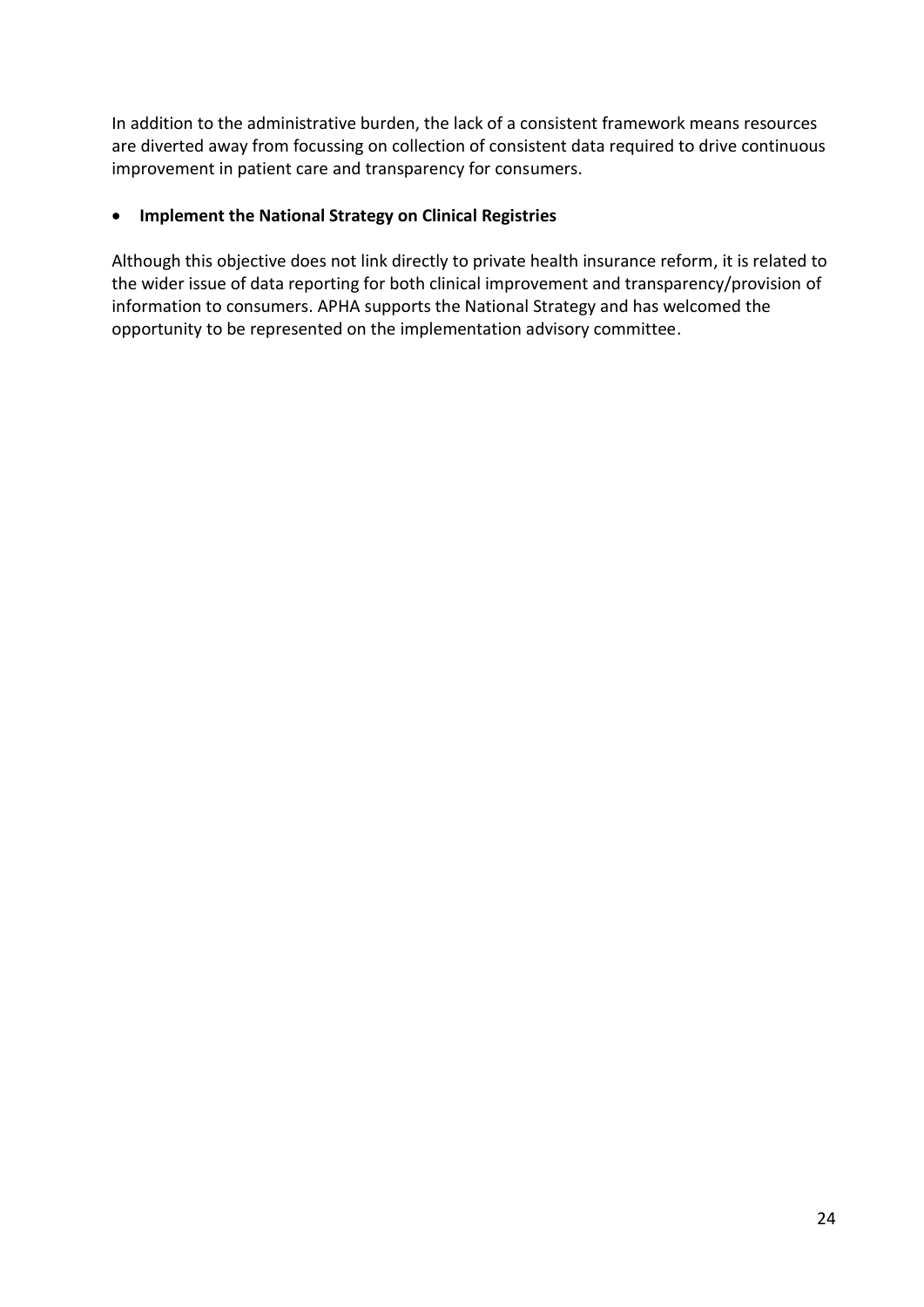### <span id="page-26-0"></span>**EQUIPPING THE HEALTH SECTOR FOR THE FUTURE**

 **Continue to work with the private sector to provide training opportunities that would otherwise not be available.** 

Government support for training opportunities should be expanded, including:

- Medical internships and junior doctor placements.
- Specialist registrar training.
- Student placements for medical, nursing and allied health undergraduates.

Australia's future medical workforce faces four challenges:

- Retention of Australian trained graduates and provision of adequate opportunities for junior doctors to complete internships and acquire relevant experience.
- Attraction and retention of doctors to regional areas.
- Attraction and retention of trainees to specialties in shortage.
- Provision of opportunities to equip trainees with the skills they need for their future careers, including exposure to procedures and practices in the private sector.

University and vocational education and training enrolments are at an all-time high for medical, nursing and allied health professions. However, these graduates will be unable to enter their intended professions without adequate access to clinical placements. On top of these demands, additional resources are required to enable students and early career clinicians to complete placements and early career opportunities (graduate placements, internships, etc) that were disrupted as a result of COVID-19.

The recently completed independent review of nursing education conducted by Professor Steven Schwartz strongly recommended a greater emphasis, and more funding, for clinical placements in nursing education:

- Recommendation Seven: To ensure quality and equity, the Nursing and Midwifery Board of Australia (NMBA) and Australian Nursing and Midwifery Accreditation Council (ANMAC) should consider implementing an accreditation system for clinical placements. Only practice hours spent in accredited placements should count toward meeting practice hour requirements.
- Recommendation Eight: Given rising clinical placement charges and the cost of accrediting professional placements (see Recommendation Seven), the Department of Education should review the costs and funding of undergraduate nursing education to ensure it is adequate to provide high-quality theoretical and clinical education.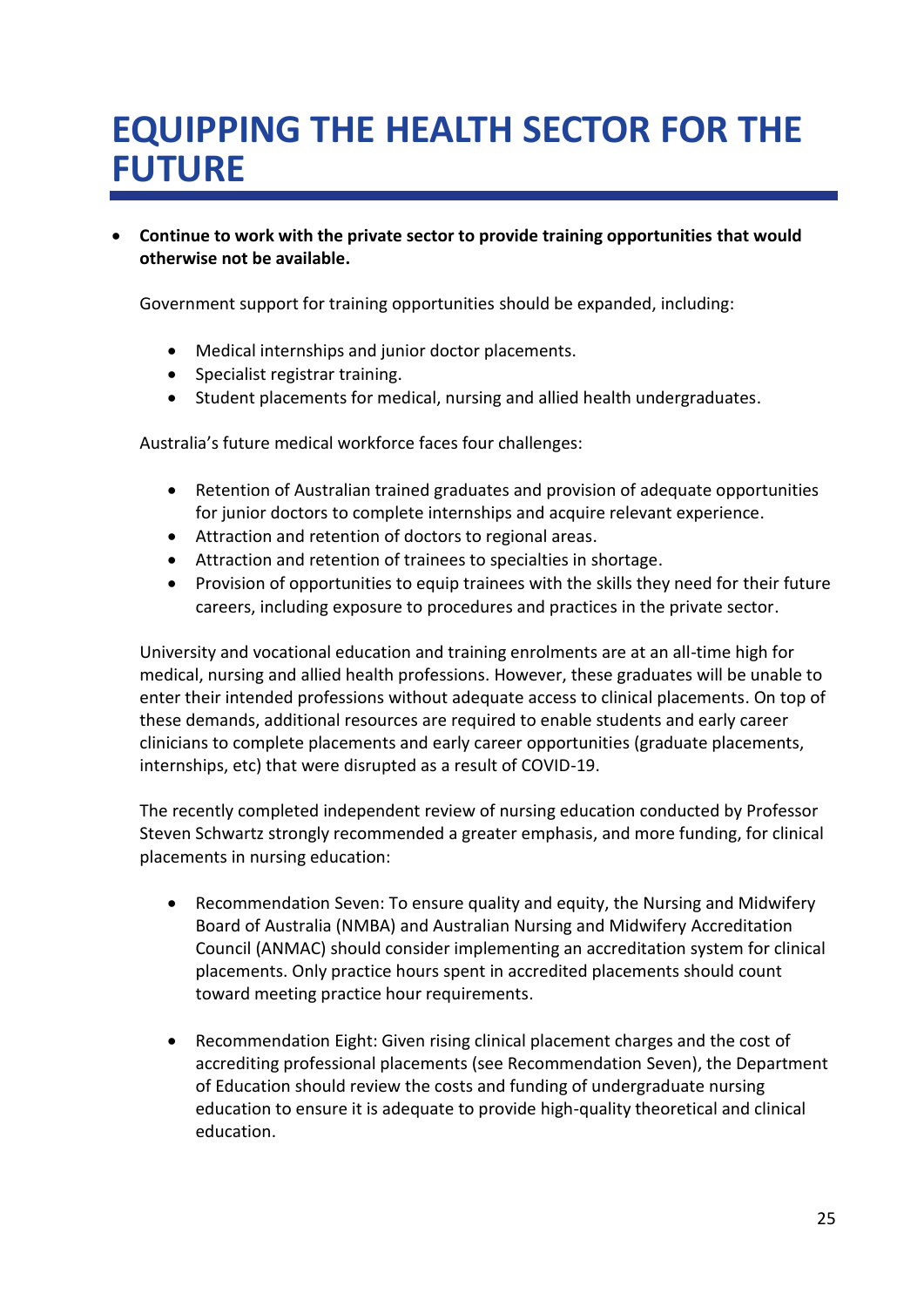Recommendation Ten: To ensure that all nurses are adequately prepared, ANMAC and the NMBA should increase the minimum number of placement hours required for the Bachelor of Nursing degree to 1,000 hours. ANMAC/NMBA should also increase the minimum number of placement hours required for Enrolled Nursing diplomas and graduate-entry master's degree programs proportionately<sup>22</sup>.

These important recommendations come at a time when there are not enough quality clinical placements for university and Vocational Education and Training (VET) sector students. Notwithstanding the points made in the report about the need to prepare graduates to enter a diversity of roles including roles in primary care, the hospital sector, including the private hospital sector, will remain a crucial training environment.

APHA estimates in 2014-15, private hospitals provided:

- 40,400 days of clinical placement for medical students.
- 304,800 days of clinical placement of nursing and midwifery students.
- 28,900 days of clinical placement for allied health students<sup>23</sup>.

These figures demonstrate the private hospital sector has a vital role in meeting Australia's clinical workforce challenges by:

- Providing placements for university and vocational education and training students.
- Providing graduate placements for nurses and allied health professionals.
- Providing internships and junior doctor positions for medical graduates.
- Providing registrar positions to train future medical specialists.
- Supporting staff to acquire postgraduate and research qualifications.
- Providing training opportunities not readily available in the public sector.

In 2015, the private hospital sector spent an estimated \$167 million on training medical, nursing, midwifery and allied health staff. In fact, the private sector plays a particular role in providing training in health areas not readily available in the public sector, including many areas of surgery, mental health and rehabilitation<sup>24</sup>.

If the private sector is to play an even greater role in meeting these future challenges at time when it is also committed to keeping the cost of hospital care as affordable as possible, it will need financial support from Government to provide additional quality clinical training opportunities.

-

<sup>22</sup> Department of Health, 'Educating the Nurse of the Future*—*Report of the Independent Review into Nursing Education' Author: Emeritus Professor Steven Schwartz, Commonwealth of Australia 2019.

<sup>&</sup>lt;sup>23</sup> Australian Private Hospitals Association and Catholic Health Australia, Education and training the private hospital sector, Canberra 2017

 $24$  Ibid.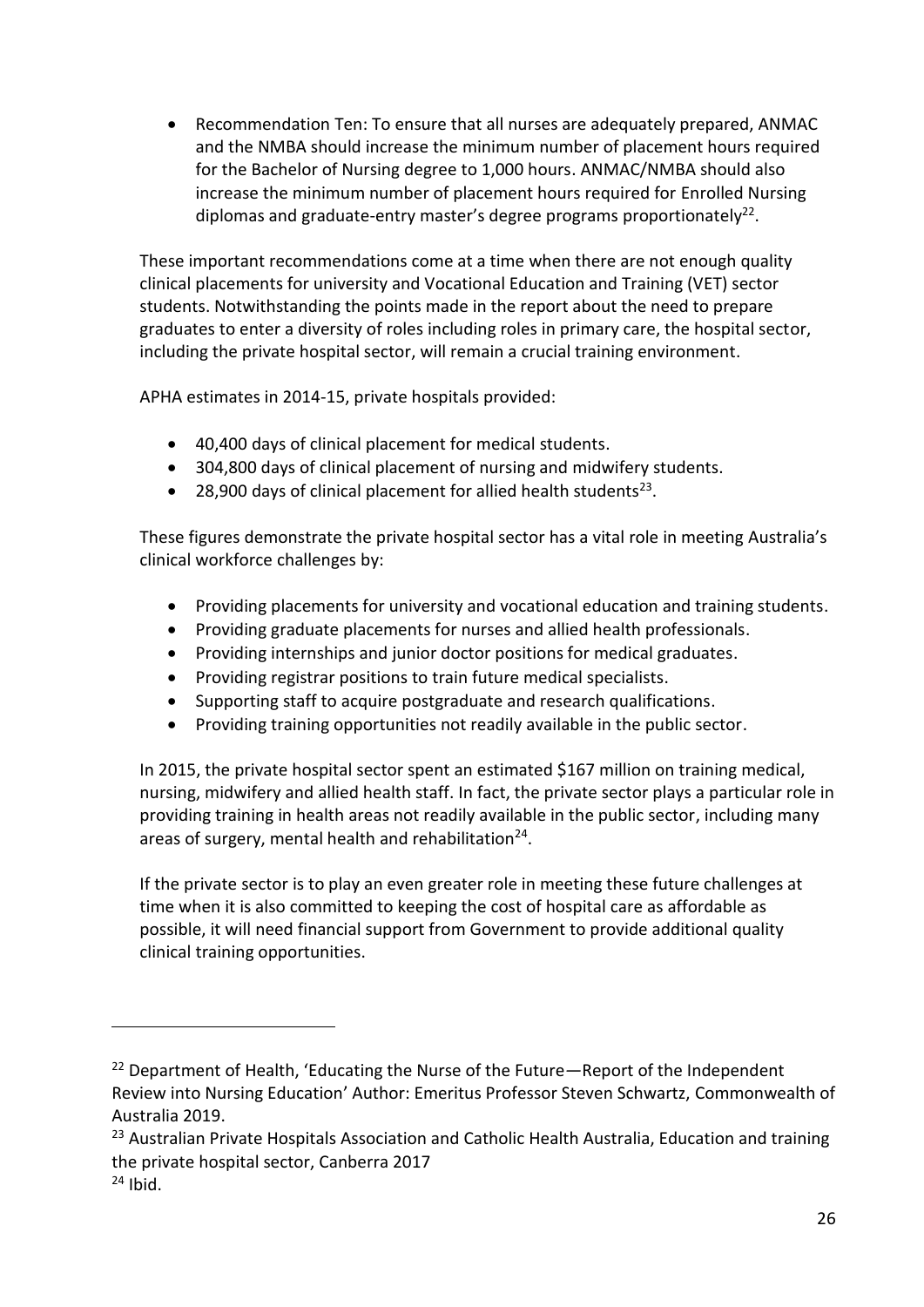#### **Reduce the cost and complexity of skilled migration arrangements.**

The COVID-19 pandemic has had a profound impact the labour market including:

- An increase in unemployment in Australia and an increase in the number of Australians seeking to move into new careers including careers in healthcare.
- Barriers to the international mobility of labour.

Nevertheless, skilled migration will continue to be of significant importance to the Australian hospital sector in both the short and longer term.

International health care workers and international students who have remained in Australia have played an integral part in the response to COVID-19 pandemic. Highly skilled health care workers on skilled migration visas bring capabilities and experience that cannot be provided by new graduates. They are essential to the depth of skill and expertise required for the provision of hospital services and for the training the future workforce.

Reforming skilled migration regulations will reduce the cost and complexity involved in recruiting skilled and experienced clinicians to positions that Australian graduates cannot fill.

- The charges to employers need to be reduced.
- Pathways to permanent residency for highly-skilled employees need to be broadened.
- Government investment in training and workforce development needs to align with skill shortages.

National data shows in aggregate, there has been no evident shortage of registered nurses since 2011 and enrolled nurses since 2012. Shortages in midwifery have been "patchy" and regional. However, the Department of Jobs and Small Business reports internet vacancies are now at an all-time high and APHA member hospitals already experience persistent difficulties in recruiting experienced nurses to take on specialised roles including:

- Surgical.
- Critical care.
- Peri-operative.
- Cancer care.
- Mental health.
- Midwifery.
- Nursing manager roles.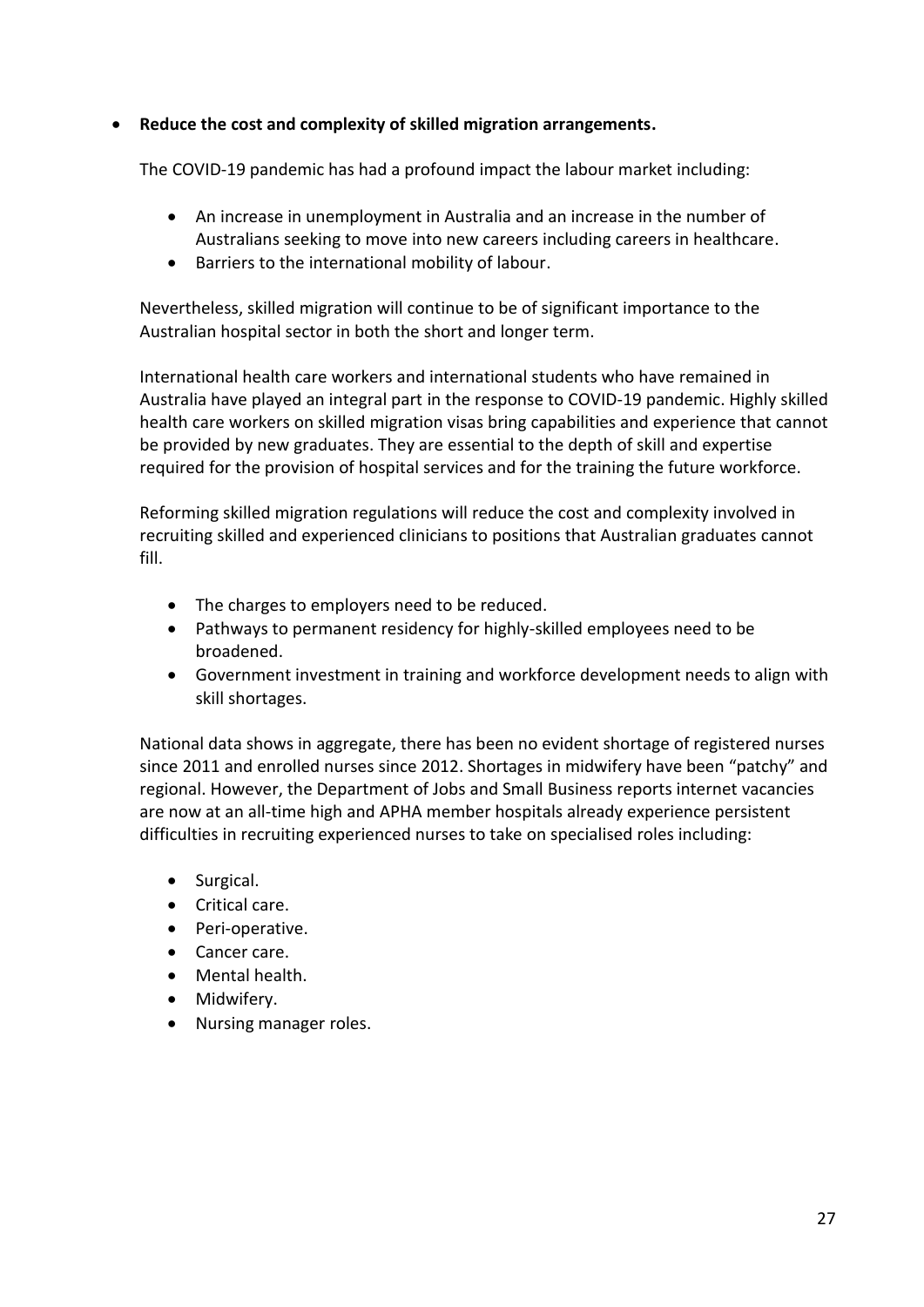The New South Wales Department of Employment found nearly 80 percent of all qualified registered nurse applicants were considered by employers (all sectors) as either lacking the minimum level of experience required or lacking experience in the modality required<sup>25</sup>.

The Federal Department of Education, Skills and Employment (formerly Department of Jobs and Small Business) has said employment in the health care and social assistance industry (a major employer of health professions) will expand at double the pace of all industries over the five years to May 2023<sup>26</sup>. The Royal Commission into Aged Care is likely to highlight the need to address skill shortages in the aged care sector creating further demand for skilled and experienced clinicians, particularly nurses, across both sectors.

Migration remains an essential strategy for employers in recruiting to roles that require specialised skills and experience, particularly registered nurses and midwives. As at 30 September 2019 there were 2,225 registered nurses on skilled worker visas. They included 1,431 working in specialist areas relevant to private hospitals as summarised in the following table.

|                      | Australia |
|----------------------|-----------|
| <b>Critical Care</b> | 352       |
| Medical              | 386       |
| Mental Health        | 191       |
| Peri-operative       | 219       |
| Surgical             | 235       |
| Paediatrics          | 48        |
| Total                |           |

**Registered nurses in selected areas relevant to the private hospital sector<sup>27</sup>**

Reforms to skilled migration in 2018 dramatically increased the cost to employers of sponsoring skilled employees' migration. While acknowledging the Federal Government needed to act to address damaging unintended consequences in some sectors, APHA contends the impact on the health sector has been detrimental.

There is no longer the possibility of retaining skilled and valued employees beyond the initial visa period. Consequently, not only employers but the health sector as a whole, loses the benefit of several years' investment in these individuals; personnel essential to the provision of high quality healthcare.

The loss of highly skilled and experienced employees also reduces the capacity of private hospitals to train the next generation of Australian healthcare professionals.

<u>.</u>

<sup>&</sup>lt;sup>25</sup> Department of Employment – Registered Nursing June 2017 (https://docs. jobs. gov. [au/system/files/doc/other/2544registerednursesnsw\\_2. pdf](https://docs.jobs.gov.au/system/files/doc/other/2544registerednursesnsw_2.pdf)

<sup>26</sup> Labour Market Research, Health Professions, Australia, 2017–18, September 2018 https://docs. jobs. gov. au/documents/health-professions-australia

<sup>&</sup>lt;sup>27</sup> Department of Home Affairs: Temporary resident (skilled) visa holders https://data. gov. [au/dataset/ds-dga-2515b21d-0dba-4810-afd4-ac8dd92e873e/details?q=](https://data.gov.au/dataset/ds-dga-2515b21d-0dba-4810-afd4-ac8dd92e873e/details?q=)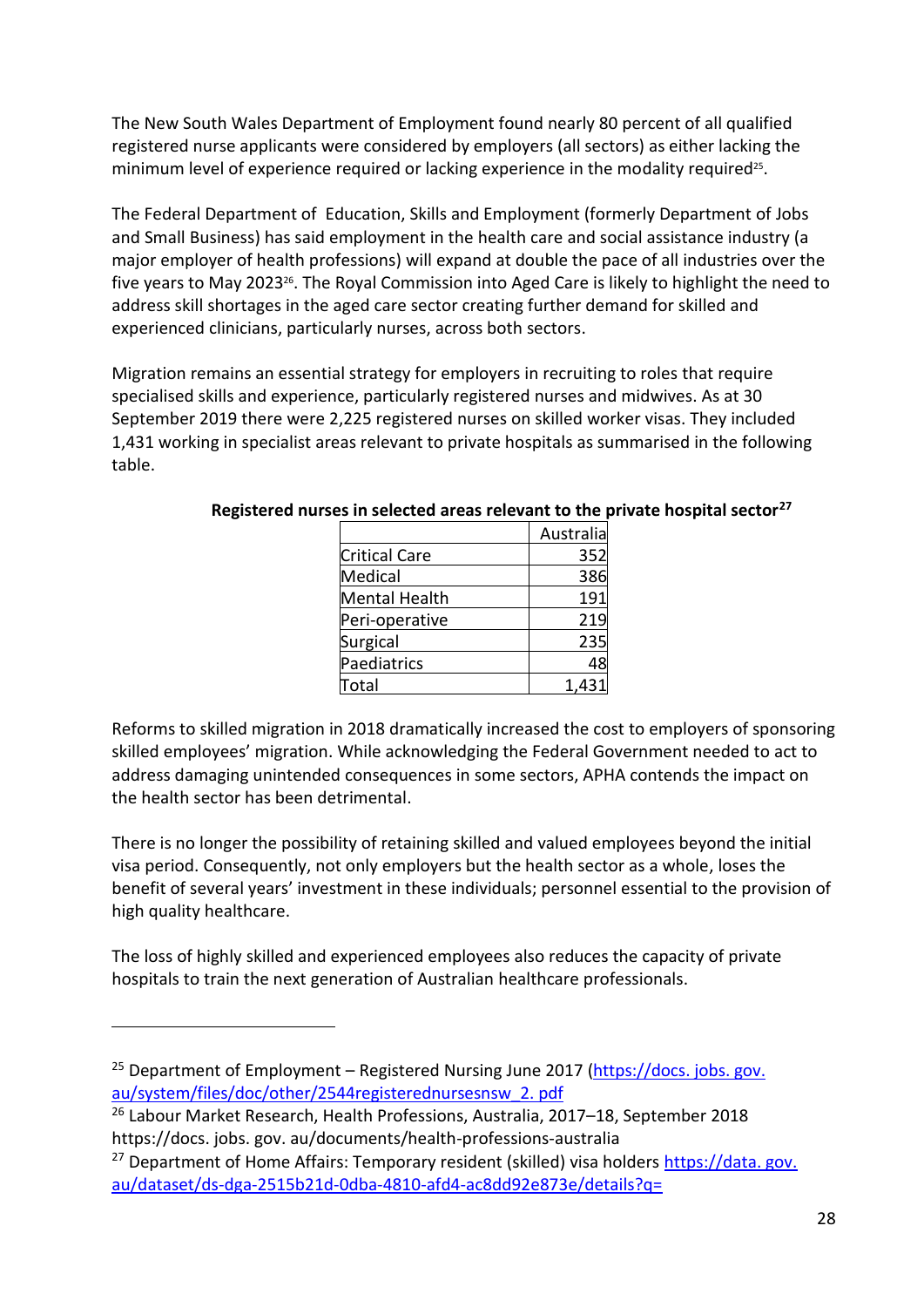The Skilling Australia Fund does not provide any benefit to the health sector because it does not provide funding for university and post-graduate level programs of the type needed to address skill shortages. It does nothing to reduce reliance of skilled migration or develop the Australian health sector workforce.

Without a ready supply of well-trained and experienced clinicians, consumers will inevitably face challenges in accessing timely and affordable high quality care. Furthermore, the sectors' ability to train and mentor Australia's future workforce will be constrained.

In the nine months to 30 September 2019, there were 296 temporary resident (skilled) visas granted to registered nurses, a dramatic reduction on past years. This reduction suggests the increased costs to employers has sharply reduced sponsorship of skilled nurses into Australia.

The cost to an employer (annual turnover of \$10 million of more) includes a skill levy of \$7,200. This levy does nothing to reduce the reliance of the Australian health sector on immigration. If this levy was abolished, skilled migration sponsorship would once again be a viable option for employers. Sponsorship of skilled registered nurses would benefit Australia in two ways:

- Persistent shortages in skilled and experienced registered nurses would be met.
- The capacity of the private health sector to provide clinical placements for nursing students and induction programs for early career nurses would be enhanced because of the increased availability of skilled and experienced nurses to provide supervision.

Judicious use of skilled migration makes sense in the health sector in order to address both present and future skill needs.

The estimated costs of waving this levy for the sponsorship of registered nurses and midwives would be around \$2 million in foregone revenue to the Skilling Australia Levy.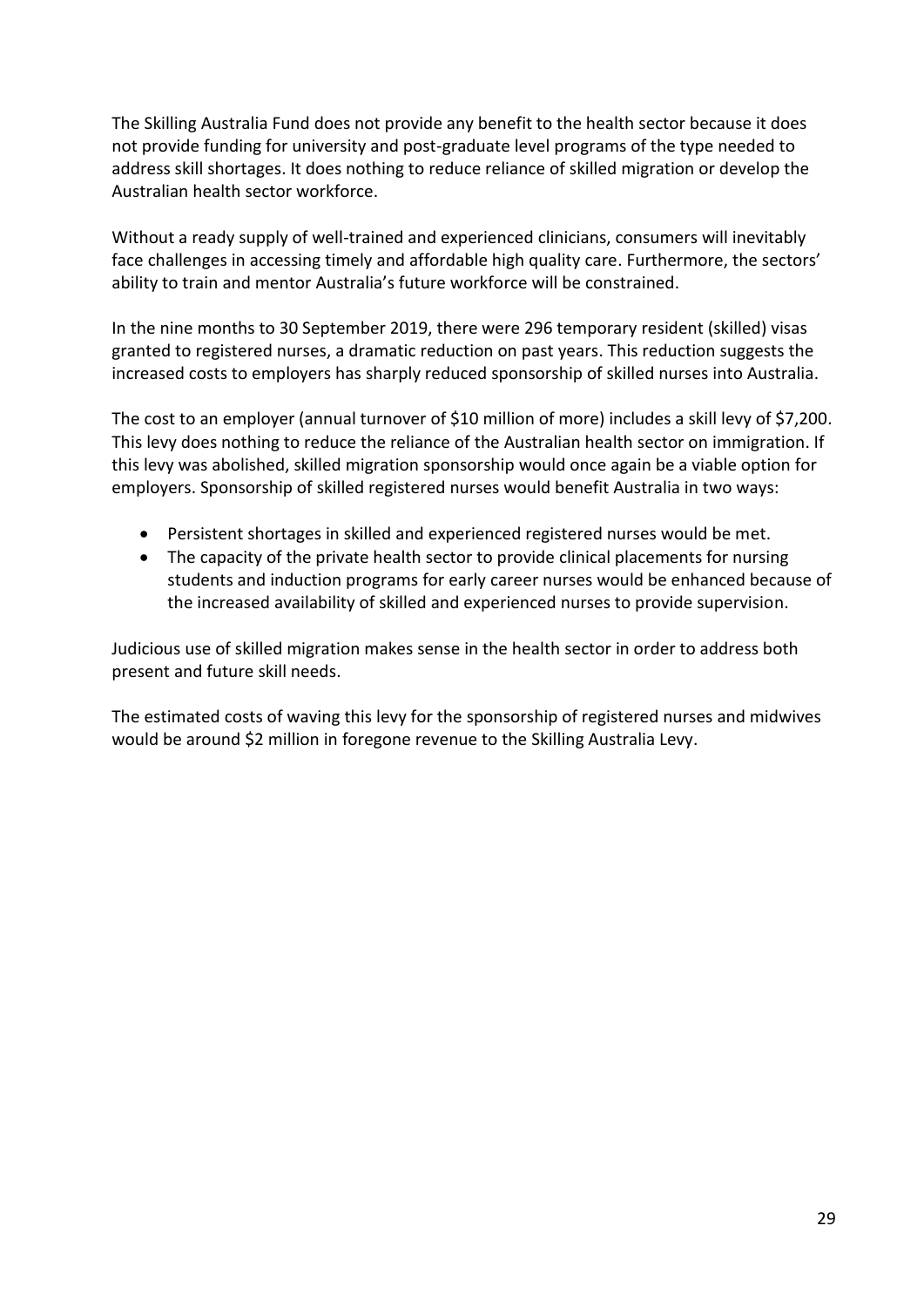## <span id="page-31-0"></span>**ENSURING HEALTH SECTOR RESILIANCE**

#### **The impacts of the COVID-19 pandemic on private hospitals**

The National Partnership Agreement on COVID-19 Response signed by the Australian Government and all states/territories ensured the resources, facilities and staff of the private hospital sector were available to assist in the national response to the COVID-19 pandemic. Hospitals and day hospitals contracted by states/territories were supported by Commonwealth funding which enabled them to retain clinical staff and operational readiness.

The impact of the COVID-19 pandemic on private hospitals was nevertheless dramatic and immediate as elective surgery admissions were compulsorily curtailed and consumers chose to avoid hospital admission.

- Private health insurance episodes in private hospitals for the June 2020 quarter were down 21.4 percent on the same quarter in 2019. In the September 2020 quarter episodes were down only 5.4 percent nationally on the same quarter for 2019, but 19.7 percent down in Victoria.
- Private health insurance benefits paid to private hospitals for the year ending Wednesday 30 September 2020, decreased 3.1 percent in real terms, indicating the impact of the pandemic on the private hospital sector is significant<sup>28</sup>. This was driven by a large decrease in private health insurance utilisation from 418 per 1000 to 389 per 1000<sup>29</sup> .

Operational costs increased as the price of items essential to the COVID-19 response suddenly increased and international supply chains came under pressure. These cost pressures have remained as the pandemic continues to escalate globally.

It is unknown how the private health sector will emerge from the pandemic. The medium and longer-term outlook is likely to be impacted by a range of factors including economic policy, economic recovery, vaccine efficacy and consumer confidence. Although there are positive signs of recovery of the sector there are also some potential headwinds.

The biggest threat is a re-emergence of community-spread of infections within Australia forcing further closure of hospital services either compulsorily or in response to consumer reticence. It is essential that Federal and state/territory governments establish and retain the ability to respond quickly. As part of this response, the ability to activiate agreements with the private sector must be maintained

The protracted nature of the negotiations in some jurisdictions with some segments of the private hospital sector needs to be addressed for the future. Such delays would have seriously hampered effective clinical responses had worst case scenarios been realised. These delays also

<u>.</u>

<sup>28</sup> APRA, Private Health Insurance Statistics

<sup>29</sup> APRA, Private Health Insurance Statistics, September 2020-September 2020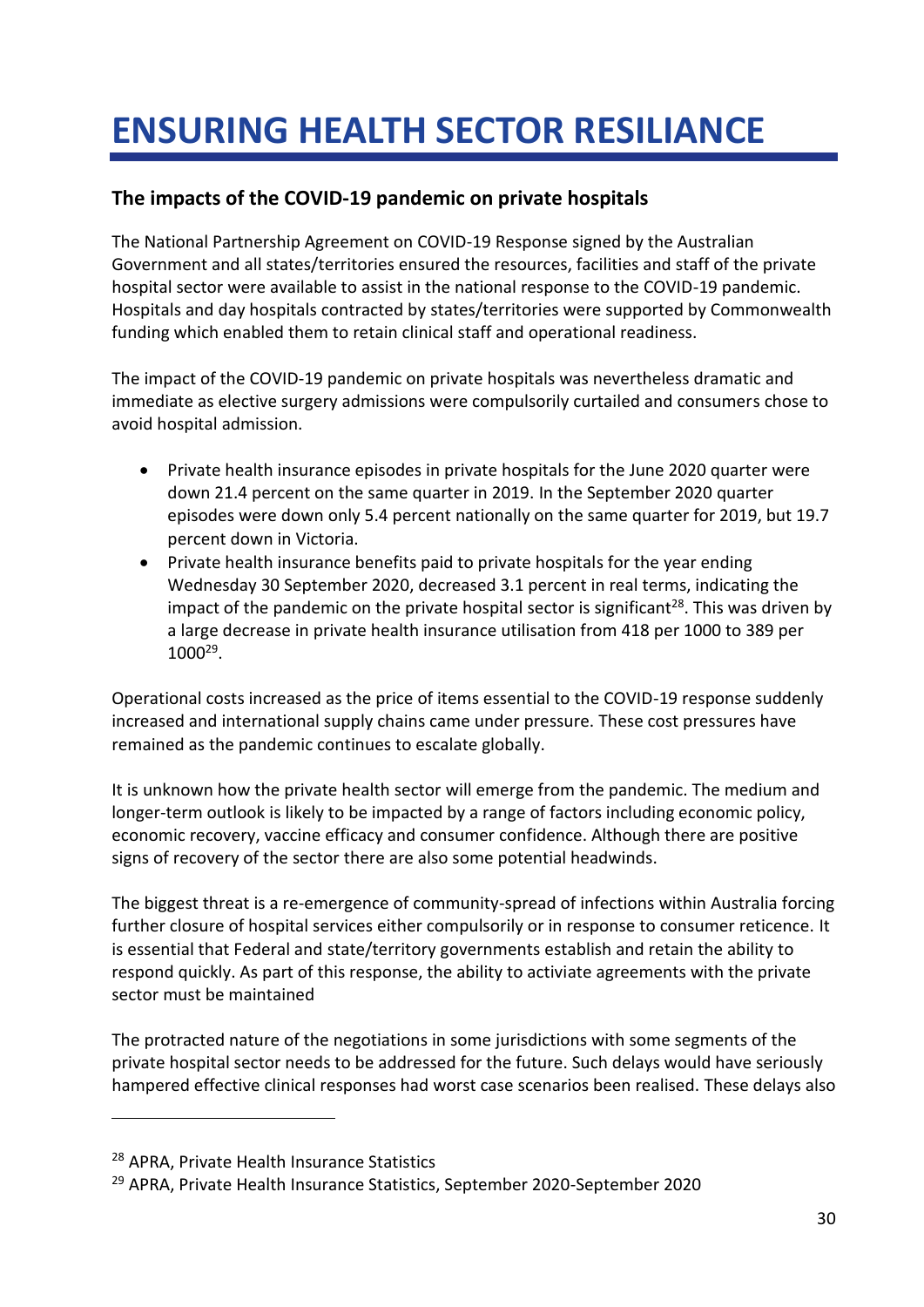compromised some operators who were left without financial support for an extended period and also precluded them from accessing supports available to the general business sector.

Australia's lack of on-shore manufacturing capacity in essential medical supplies quickly became apparent as overseas manufacturers were subject to emergency shut-downs, surges in demand and disrupted transportation. While Australian manufacturers and government were quick to respond, it is essential that the learnings from this experience as used to improve future responsiveness and address underlying points of vulnerability.

Federal and state/territory governments moved quickly to establish stockpiles of essential supplies, however, the bidding wars which quickly broke out exposed the necessity of a more co-ordinated response.

To address these issues and ensure future health sector resilience, the Federal Government should work with states/territories to ensure:

- The national pandemic response plan includes, and maintains, an overview of the resources and capabilities of the private hospital sector.
- The national pandemic response plan includes a standard heads of agreement that could be used by states/territories in the event of future emergencies where it is necessary to quickly harness the private hospital sector.
- Measures to support domestic manufacture of essential medical supplies should be continued and supported through government purchasing policies at all levels.
- A coordinated approach to stockpiling of essential supplies in order to eliminate domestic bidding wars and reduce mismatches in supply and demand across health and other sectors, both public and private, essential to a pandemic or other health emergency response.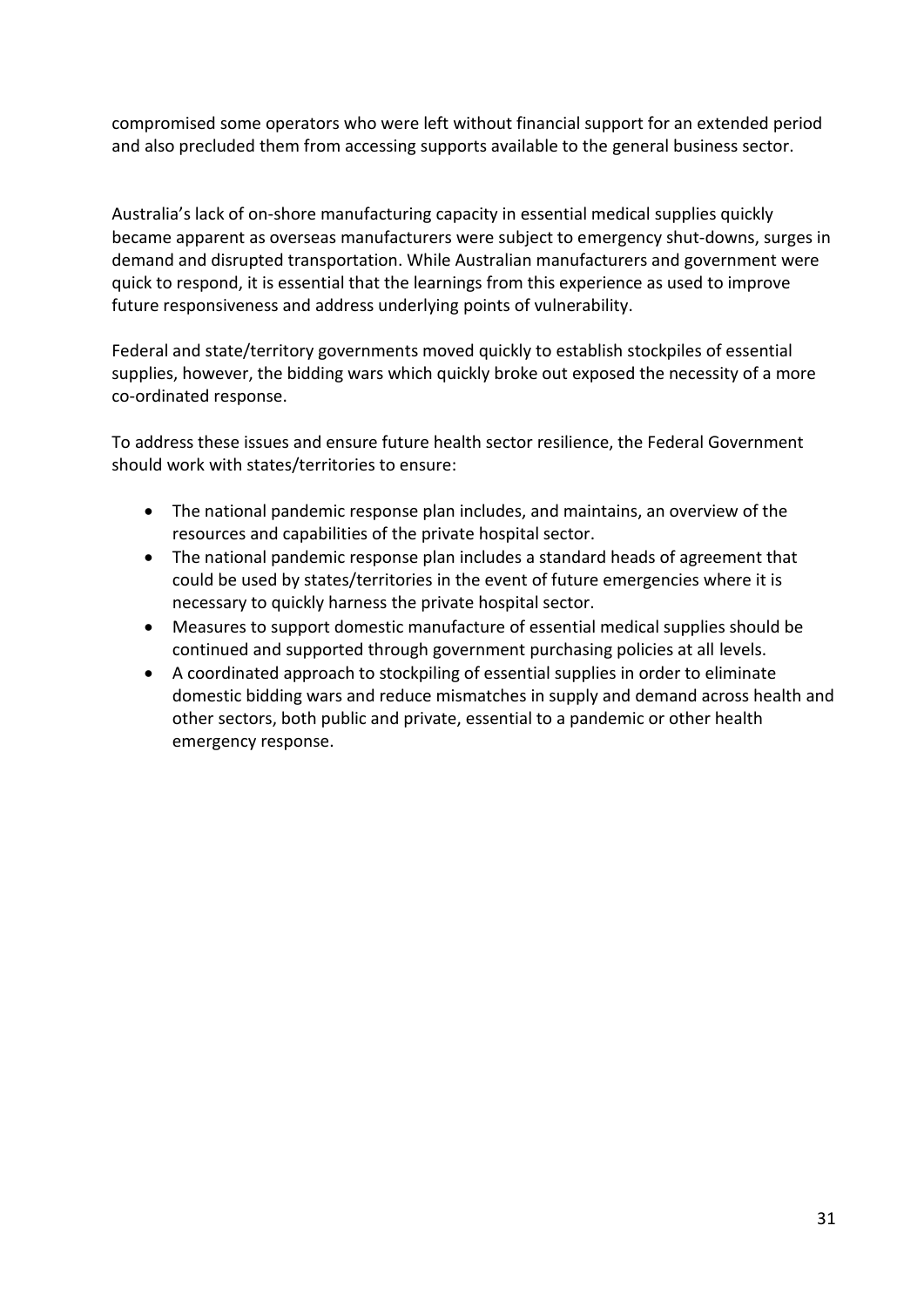## <span id="page-33-0"></span>**IMPROVING ACCESS TO AFFORDABLE HEALTHCARE**

Access to affordable health care in Australia is underpinned by two key policy areas, Medicare and private health insurance. For many years shifts in the demographic profile of people covered by private health insurance and the falling percentage of the population covered for hospital care has been a cause for concern.

In summary:

- Consumers, particularly younger people, who perceive themselves less likely to need private health insurance are dropping their cover or electing not to take cover.
- Prior to the pandemic, consumers who retained private health insurance were using their cover.



As shown by the chart below, the insured population is ageing.

Left unaddressed these trends will likely exacerbate to the point where a growing number of people will be forced to rely exclusively on the already overburdened public health system because increases in premiums are unaffordable.

In response to the COVID-19 pandemic, the Australian Government maintained the private health insurance rebate at Monday 1 April 2019 levels and health insurers provided a range of relief measures to members. As a result overall participation rates dipped in the June quarter to a low of 43.5 percent but then recovered to the March 2020 level of 43.8 percent. The number of people covered for hospital treatment as at Wednesday 30 September 2020 was 11,301,501, the highest number since March 2018.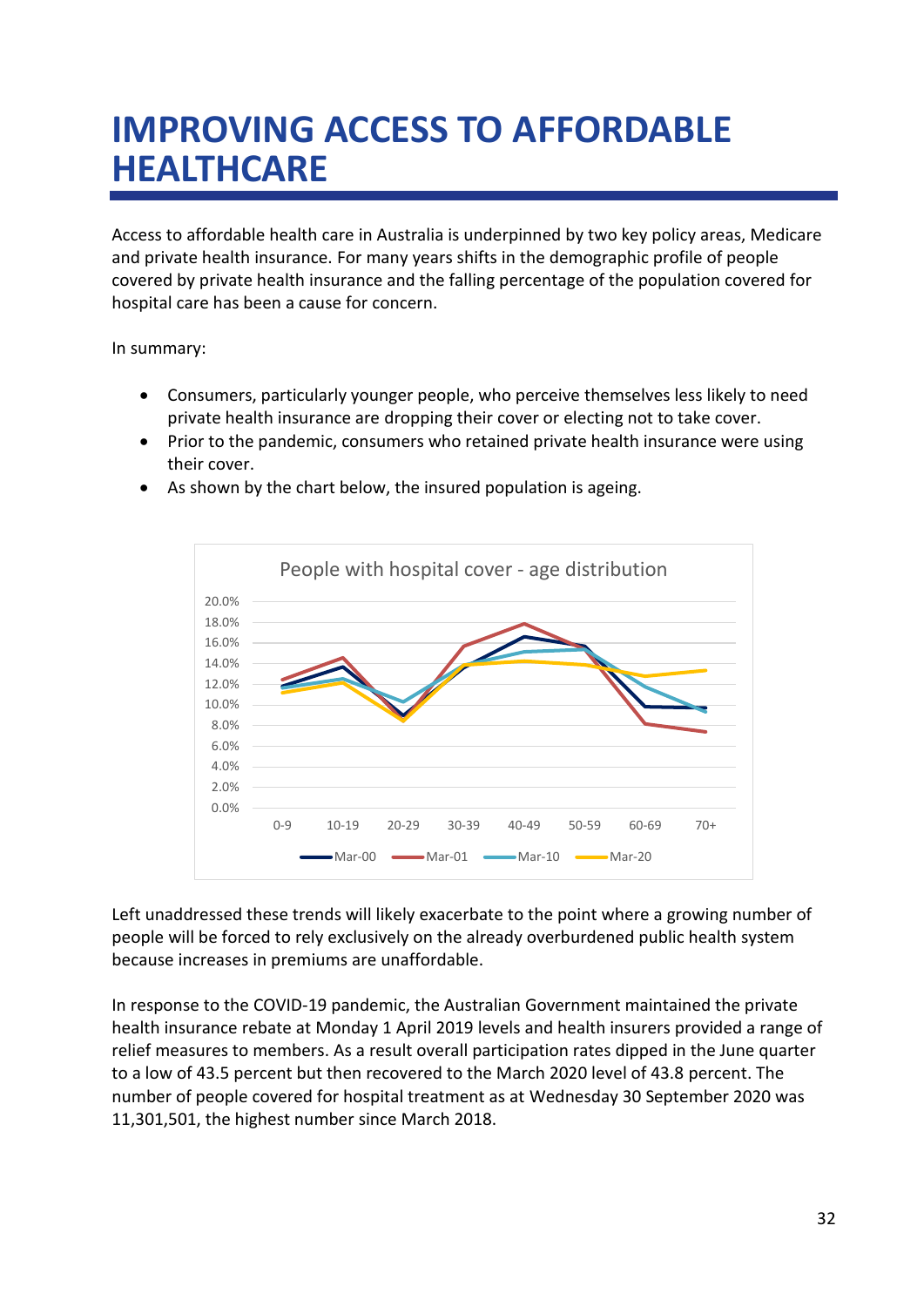However, there is significant uncertainty ahead as relief measures available to Australian households from private health insurers and other avenues wind back. Setting June 2020 aside, the private health insurance participation rate for hospital cover remains at a low not seen since 2007.

This challenge can be addressed by the Federal Government though a number of mechanisms detailed below.

#### **Restore the Private Health Insurance Rebate to 30 percent for households in the lowest income tier.**

Restoration of the 30 percent rebate for the lowest income tier would materially improve the affordability of private health insurance for those households. Currently, the lowest tier experiences the 'double whammy' of the increase of health insurance premiums and the reduction (due to Consumer Price Index adjustments) in the value of the private health insurance rebate.

In 2017–18 the full private health insurance rebate was restricted to single households with incomes of \$90,000 or less and families with incomes of \$180,000 or less (not including additional allowances for dependent children). For these lowest-income households, the maximum rebate for people under the age of 65 years has decreased from 30 percent in 2013–14 to just 25.059 percent in 2019–20.

| Year<br>1 April -<br>30-Mar | Base tier<br>rebate | Industry<br>average<br>increase | Premium<br>before rebate |          | Premium after<br>rebate |          | Increased<br>cost to the<br>consumer |
|-----------------------------|---------------------|---------------------------------|--------------------------|----------|-------------------------|----------|--------------------------------------|
| $2013 - 14$                 | 30.000%             | 5.60%                           | \$                       | 3,892.90 | \$                      | 2,725.03 | 5.60%                                |
| $2014 - 15$                 | 29.040%             | 6.20%                           | \$                       | 4,134.26 | \$                      | 2,933.67 | 7.66%                                |
| $2015 - 16$                 | 27.820%             | 6.18%                           | \$                       | 4,389.76 | \$                      | 3,168.53 | 8.01%                                |
| $2016 - 17$                 | 26.791%             | 5.59%                           | \$                       | 4,635.14 | \$                      | 3,393.34 | 7.10%                                |
| $2017 - 18$                 | 25.934%             | 4.84%                           | \$                       | 4,859.49 | \$                      | 3,599.23 | 6.07%                                |
| 2018-19                     | 24.415%             | 3.95%                           | \$                       | 5,051.44 | \$                      | 3,818.13 | 6.08%                                |
| 2019-20*                    | 25.059%             | 3.25%                           | \$                       | 5,213.61 | \$                      | 3,907.13 | 2.33%                                |
| 2020(A)                     | 25.059%             | 0.00%                           | \$                       | 5,212.61 | \$                      | 3,906.38 | 0.00%                                |
| 2020(B)                     | 25.059%             | 2.92%                           | \$                       | 5,367.91 | \$                      | 4,022.77 | 2.98%                                |
| 2021-22                     | 24.559%             | 2.74%                           | \$                       | 5,514.99 | \$                      | 4,160.56 | 3.43%                                |

#### **Impact of premium increases and rebate reductions on base tier households**

Source: APHA analysis using private health insurance rebates and income tiers as published by the Australian Taxation Office and the Department of Health.

\* The rebate did not change on 1 April 2020. It remained at this level for the period 1 April 2020/1 March 2021<sup>30</sup> .

2020 (A) Many health insurers have deferred the increase in premiums for at least some members for a period of time.

2020 (B) Most health insurers will apply the increase approved for 2020/21 at some point during the year.

<u>.</u>

2021/22 estimate. This estimate has been calculated by APHA ahead of confirmation of the Private Health Insurance rebate adjustment factor for 2021/22

<sup>30</sup> PHI 24/20 - Private Health Insurance Rebate Adjustment Factor Effective 1 April 2020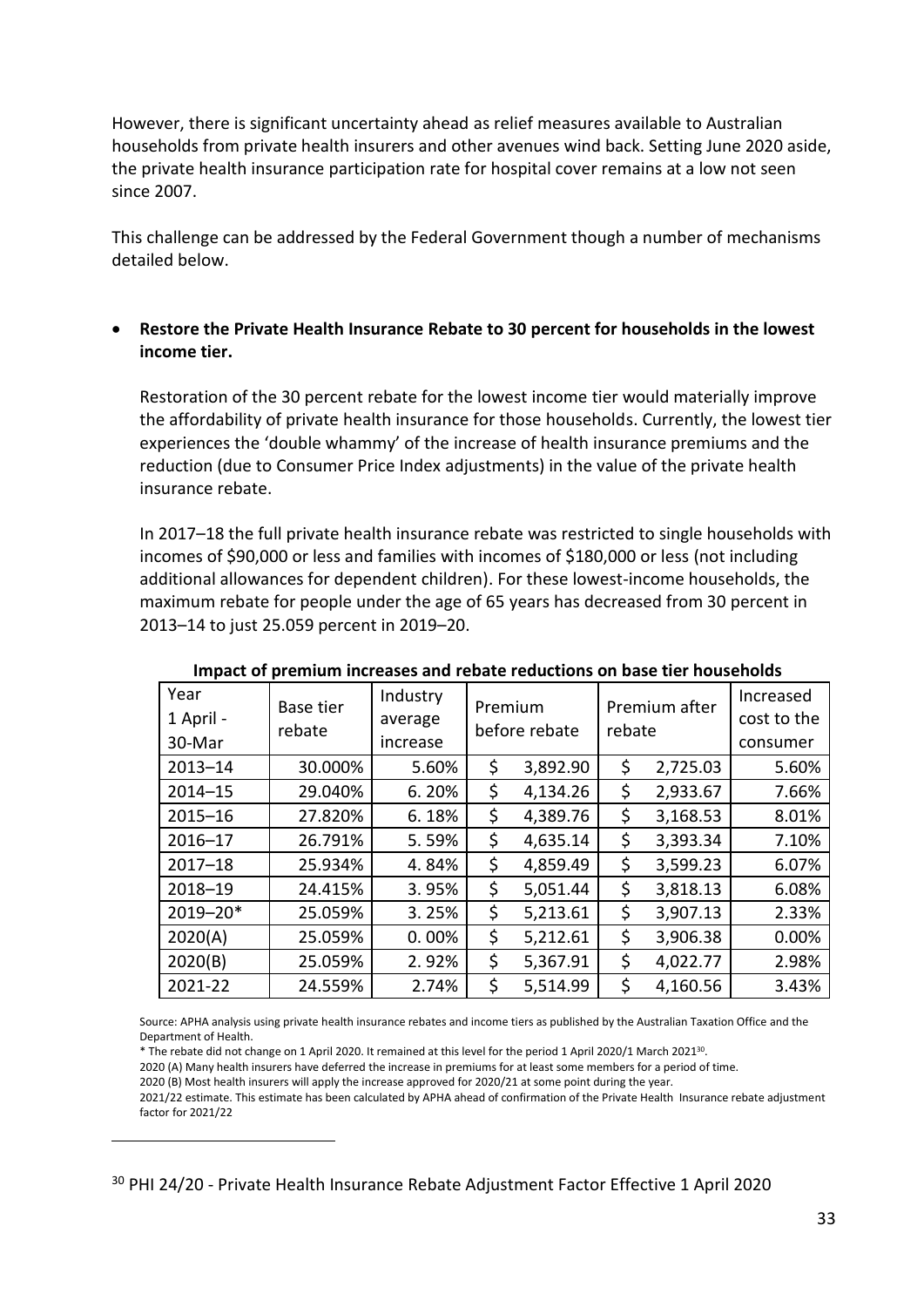This table shows that since 2014-15, the lowest income earners have experienced increased insurance costs that are significantly higher than the average premium increase, due to the ongoing erosion in the value of the rebate.

Although the Australian Government approved a premium increase of 2.92 percent from Wednesday 1 April 2020, many health insurers deferred their 2020 premium changes on some or all of their products for periods from three to twelve months. The Commonwealth Government also ensured that the effective Private Health Insurance Rebate remained unchanged for the period Wednesday 1 April 2020 to Tuesday 30 March 2021. These arrangements have provided important relief to policy holders affected by loss of income as a result of the COVID-19 pandemic.

However, during 2020-2021, private health insurance policy holders will be asked to accept:

- Deferred Wednesday 1 April 2020 premium increases (with application and timing varying across health insurers).
- Additional premium increases effective Thursday 1 April 2021 of 2.74 percent.
- A reduction in the effective private health insurance rebate from Thursday 1 April 2021.

The cumulative effect of these factors will be an effective increase of 6.5 percent on Thursday 1 April 2021 compared with Wednesday 1 April 2020 for households on the lowest income tier.

This creates a heightened risk policy holders will elect to drop their health insurance, particularly where households have subject to continuing economic stress. A reduced level of private health insurance participation will be particularly deleterious at a time when waiting lists for public hospitals will be under additional pressure as a result of the medium and longer term impacts of the COVID-19 pandemic.

The COVID-19 pandemic has had a substantial impact on jobs in Australia. Between February 2020 and May 2020 there was a decrease in employment of 6.5 percent. This has somewhat recovered to a reduction in employment of 143,000 people (or 1.1 percent) between February 2020 and November 2020, in seasonally adjusted terms<sup>31</sup>. Retirees have seen the value of their superannuation and savings eroded. Nearly one in five Australians (19 percent) reported their household finances had worsened due to COVID-19 in the four weeks to mid-June<sup>32</sup>. By October 2020, five percent reported problems paying their home or investment property mortgage compared with two percent in June<sup>33</sup> 2020.

1

<sup>31</sup> Data source: ABS, Labour Force, Australia, cat. no. 6202.0, December 2020, seasonally adjusted

<sup>&</sup>lt;sup>32</sup> Household Impacts of COVID-19 Survey, June 2020, cat no 4940.0

<sup>&</sup>lt;sup>33</sup> Household Impacts of COVID-19 Survey, October 2020, cat no 4940.0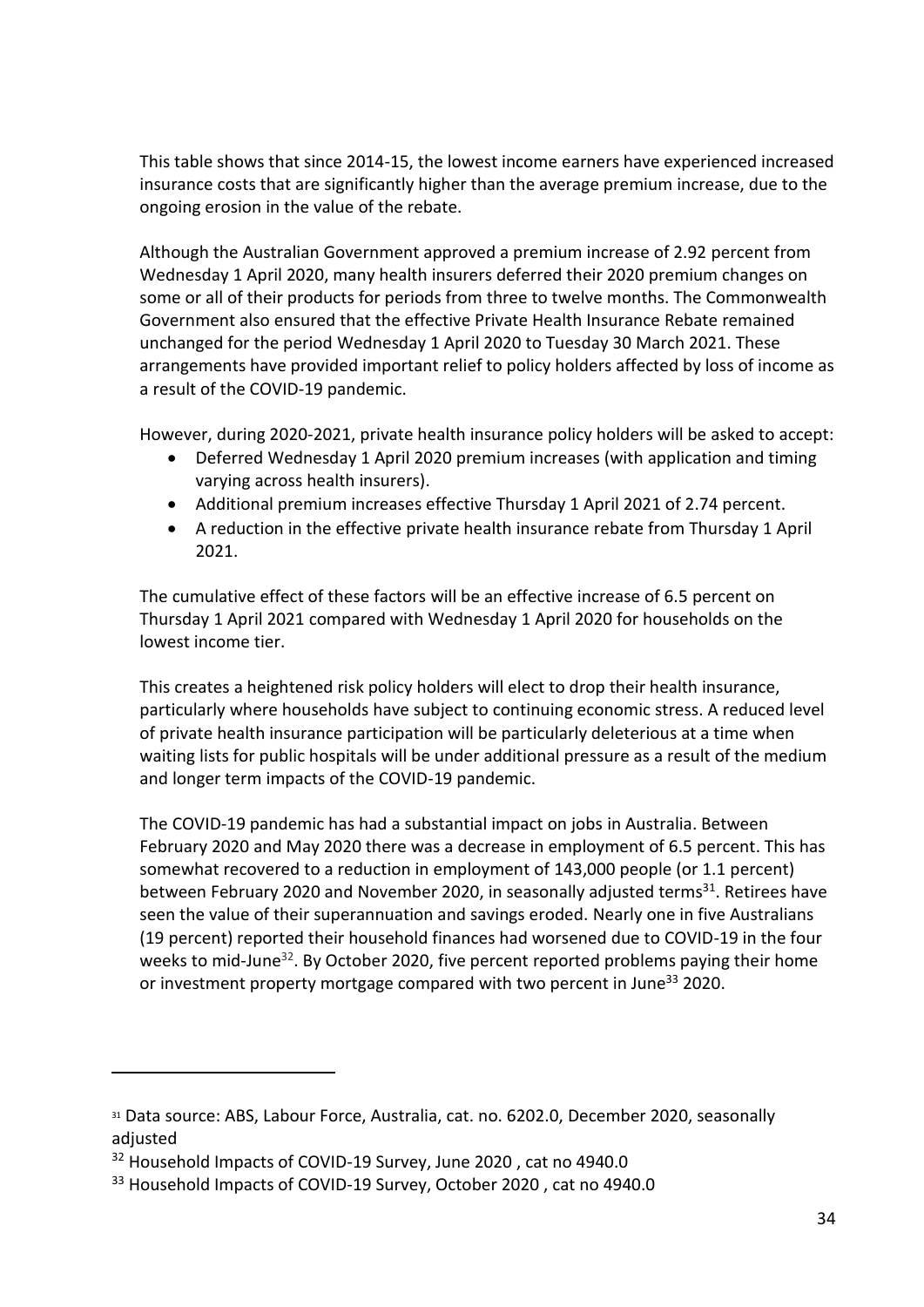The Australian Government will need to ensure that premium increases are managed responsibly and clearly communicated to consumers. It will also need to minimise the impact on households most at risk of dropping their private health insurance.

Seventy-two percent of private health insurance policy holders are in the base tier households<sup>34</sup>. This tier has the greatest influence on private health insurance participation; shaping the trends that determine the sustainability of private health insurance. Yet current policy settings mean these households are the most affected by increases on health insurance premiums, even though they are the least able to absorb them.

Furthermore, the income thresholds used to calculate the private health insurance rebate have remain unchanged for six years from 2015–16 to 2020–21. As a result, the number of households subject to reduced private health insurance rebates has increased due to bracket creep.

These inequities should be addressed by the following steps:

- 1. Indexing the income levels used to calculate entitlement to the Private Health Insurance Rebate.
- 2. Restoring the rebate for households in the lowest income tier to 30 percent for under 65 year olds; 35 percent for 65-69 year olds and 40 percent for 70 year olds would effectively reduce average premiums for these households by between two percent and four percent.
- 3. Retaining the Private Health Insurance Rebate at the Wednesday 1 April 2020 effective level for income levels one and two. This would protect these households from the 'double whammy' of a premium increase and a decrease in the value of the rebate.

Expenditure on these measures would be partially offset by removing the application of the rebate on "Basic" level products (see page [17-](#page-18-0)17).

#### **Promote awareness of government measures to improve the value of private health insurance within the general community.**

Reforms introduced in the last two years to improve the value of private health insurance, particularly for young people, have been effective for individual consumers but they are not widely understood across the general community.

As at Monday 30 March 2020, more than two thirds of 25 to 29 year olds covered for private health insurance were in receipt of a discounted premium. Thirty percent of all people benefiting from the opportunity to access an immediate upgrade in order to access urgent mental health care during the year ending Monday 30 March 2020 were aged under 30.

<u>.</u>

<sup>&</sup>lt;sup>34</sup> Australian Taxation Office, Statistics 2017-18.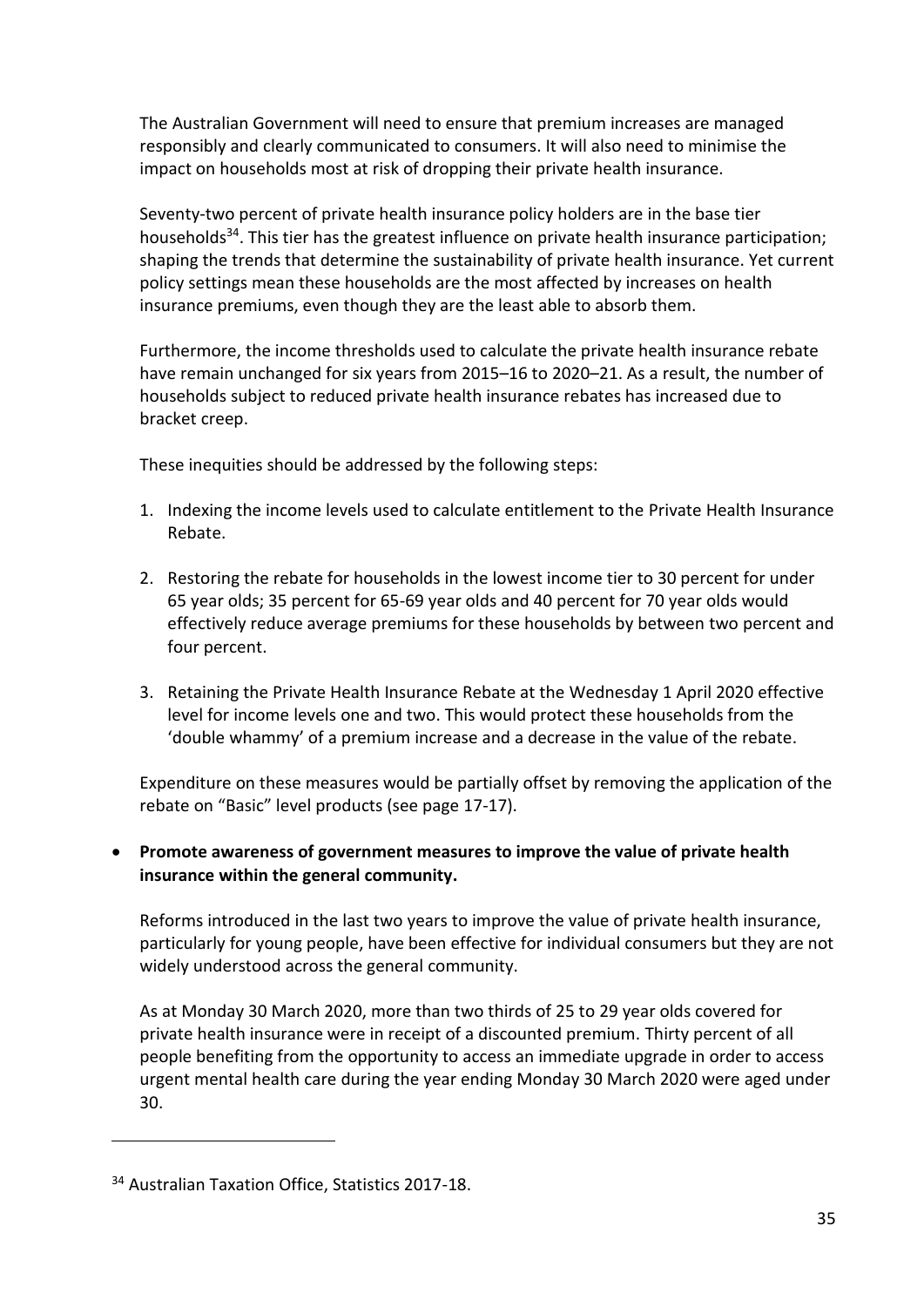Research commissioned by APHA shows:

- 80 percent of Australians are unaware of the availability of discounts for young people.
- Australians are also unaware of the opportunity to obtain an instant upgrade to fullcover for mental health.

This lack of awareness has limited the reforms' effectiveness in increasing the participation of younger people in private health insurance.

Notwithstanding the Australian Government's reforms, the number of 25-29 year olds covered for hospital care has fallen from a peak in June 2014 of 555,240 people to 429,444 people as at September 2020.

The immediate and longer-term implications of investing in private health insurance before the age of 30 are both complex and significant. The Australian Government needs to invest in a targeted communication campaign to ensure that people who are not covered by private health insurance are aware of government measures which improve the affordability of value of private health insurance, particularly for young people including the availability of discounts, the future implications of tapered discounts and avoidance of the LHC loading.

#### **Support continuity of coverage for young adult dependents**

In December 2020, the Department of Health released a consultation paper exploring a proposal to increase the continuity of coverage for young adult dependents. APHA is supportive of this proposal.

Young adults over the age of 18 years old can be covered by their parent's/guardian's policy up until the age of 25 years old, provided their meet conditions required by the health insurer, for example, the person may have to be a full-time student. These conditions can vary between insurers. This provision is a significant contributor to participation rates for people aged 20-24 years old being higher than for those aged 25-29 years old.

Young people have been disproportionately affected by the economic impact of COVID-19. Many of them are at risk of long-term unemployment and will need to retrain in order to regain employment. For these reasons the age limit for young adult dependents should be extended to 30.

This measure will also increase the likelihood that young adults will purchase their own coverage when they become liable to the LHC Loading when they turn 31 years old.

#### **Reform to the LHC Loading**

The LHC Loading is applied to premiums paid by people who have not taken out and maintained private patient hospital cover from the year they turn 31 years old. When it was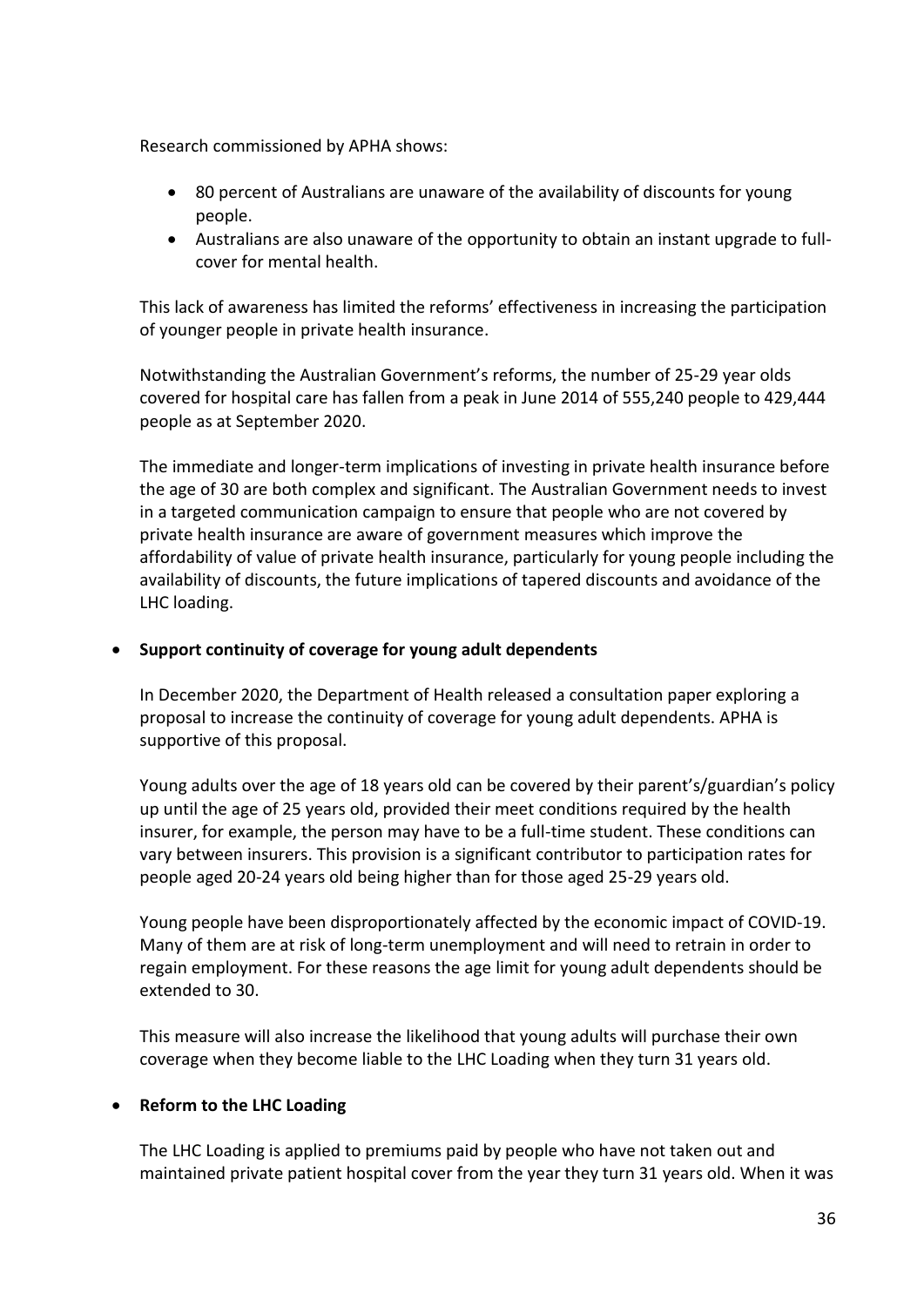introduced in 2000, the policy was effective in persuading a significant percentage of the population to take out private health insurance at an age when they might otherwise have deferred this decision. However, the policy now acts as a deterrent to the growing number of people who have not taken out health insurance by 31 years old.

At the end of the September 2020 quarter, there were 878,665 people with a certified age of entry of more than 30 years old and subject to a LHC loading; a net decrease in people paying a penalty over the preceding 12 months of 30,929<sup>35</sup>. The number of people aged between 30-49 years old who have private health insurance has also been decreasing since mid-2016.

Reform of this policy is a complex task because of the need to recognise that many people are liable for this loading or have been liable for it in the past. Failure to do so however, may result in a blowout in the number of uninsured people in higher age groups and an unsustainable burden on the public health sector.

Potential reform options for consideration include:

- Adjusting the LHC entry age.
- Adjusting the LHC penalty level.
- Conducting an amnesty for 12 months to allow people over 31 years old to take out private health insurance without incurring a LHC penalty.

#### **Reform to the Medicare Levy Surcharge (MLS)**

The MLS is applied to Australian taxpayers who do not have an appropriate level of private patient hospital cover and earn above a certain income.

The MLS is designed to encourage individuals to take out private patient hospital cover, and to use the private hospital system to reduce demand on the public system. The MLS rate of one percent, 1.25 percent or 1.5 percent is levied on taxable income, total reportable fringe benefits and any amount on which family trust distribution tax has been paid.

In 2017-18, this surcharge levy was paid by 274,844 people; an increase of 40 percent in one year. The average levy paid was \$1,290 and the median was \$1,027<sup>36</sup>. This is less than the annual premium for a bronze level of cover for a single person, the minimum level of cover required to provide access to a private hospital.

If this incentive were increased to a more realistic level, those impacted would be more likely to take out private health insurance for themselves and their dependents, increasing the number of people with private health insurance by several hundred thousand.

<u>.</u>

<sup>&</sup>lt;sup>35</sup> APRA Quarterly Statistics September Quarter AHRA

<sup>&</sup>lt;sup>36</sup> Australian Taxation Office, Statistics 2016-17 and 2017-18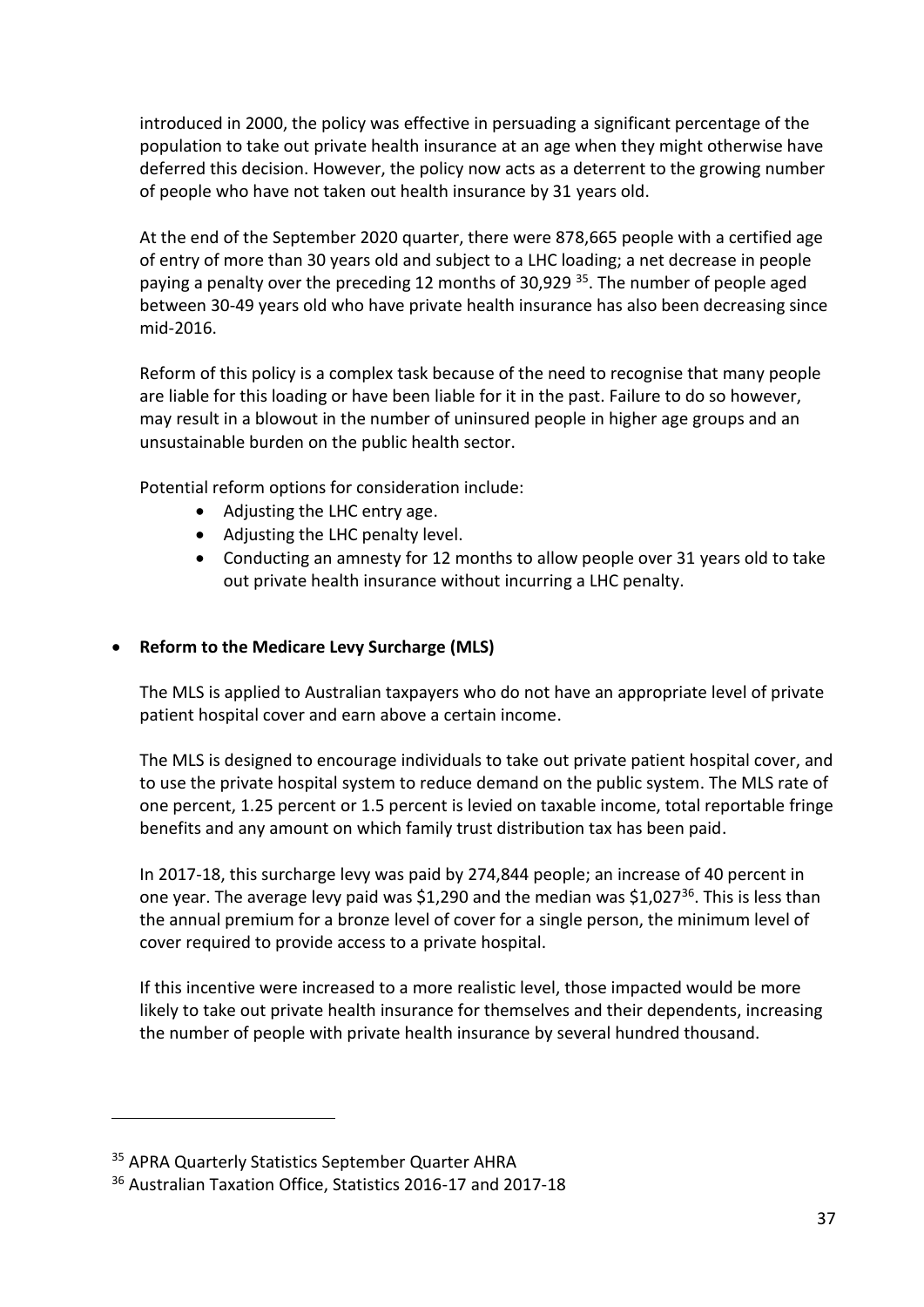APHA believes this levy should be reviewed and consideration given to whether an increase could make the policy more effective.

Doubling of the levy would increase the average amount paid to \$2,580, still less than the median premium available in most states for a single adult. This measure could initially generate additional revenue of \$355 million. Revenue would be reduced if the reform achieved its intended effect of increasing participation in private health insurance.